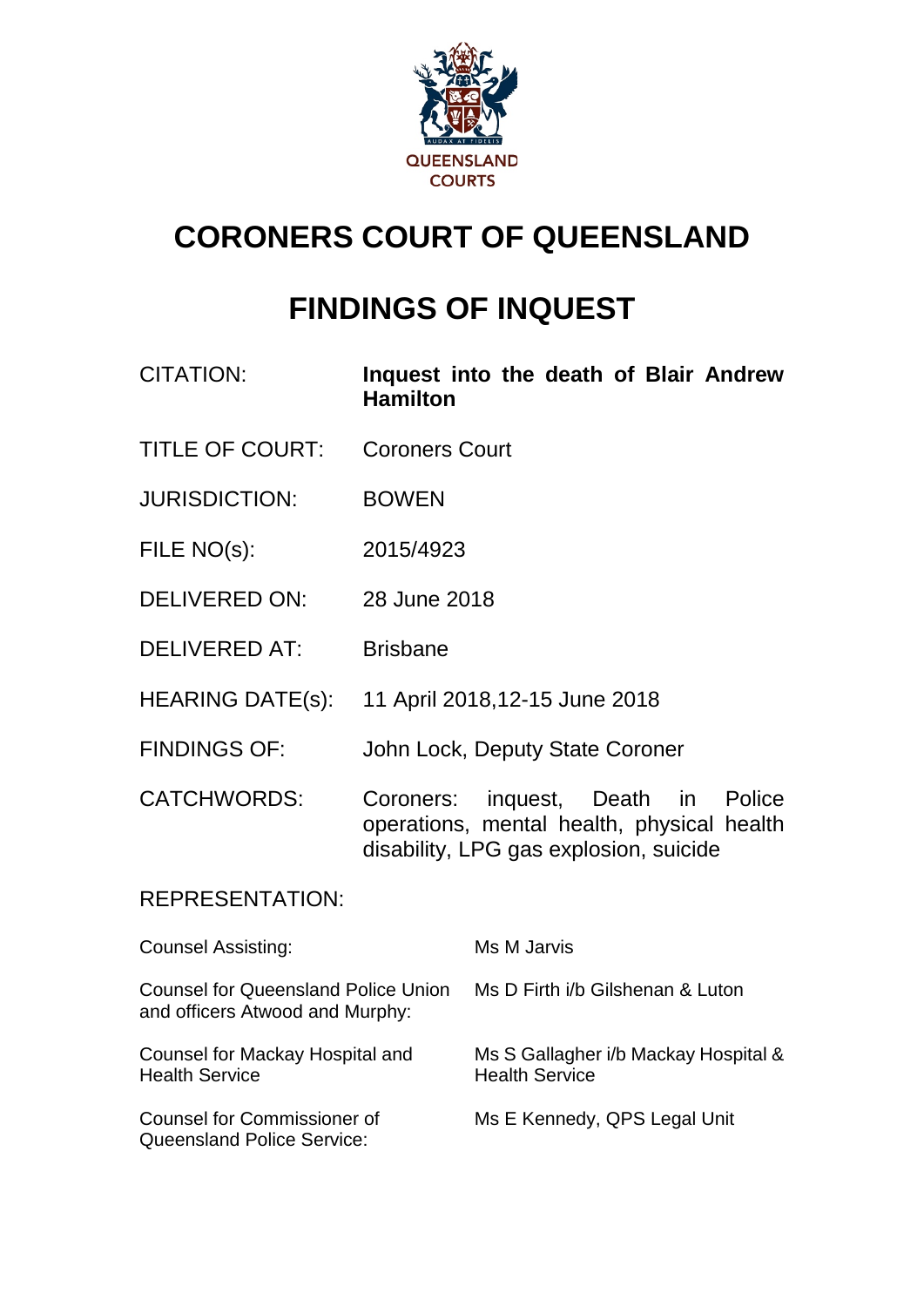| Responses of Constables Murphy and Atwood to the review15 |  |
|-----------------------------------------------------------|--|
|                                                           |  |
|                                                           |  |
|                                                           |  |
|                                                           |  |
|                                                           |  |
|                                                           |  |
|                                                           |  |
|                                                           |  |
|                                                           |  |

## Contents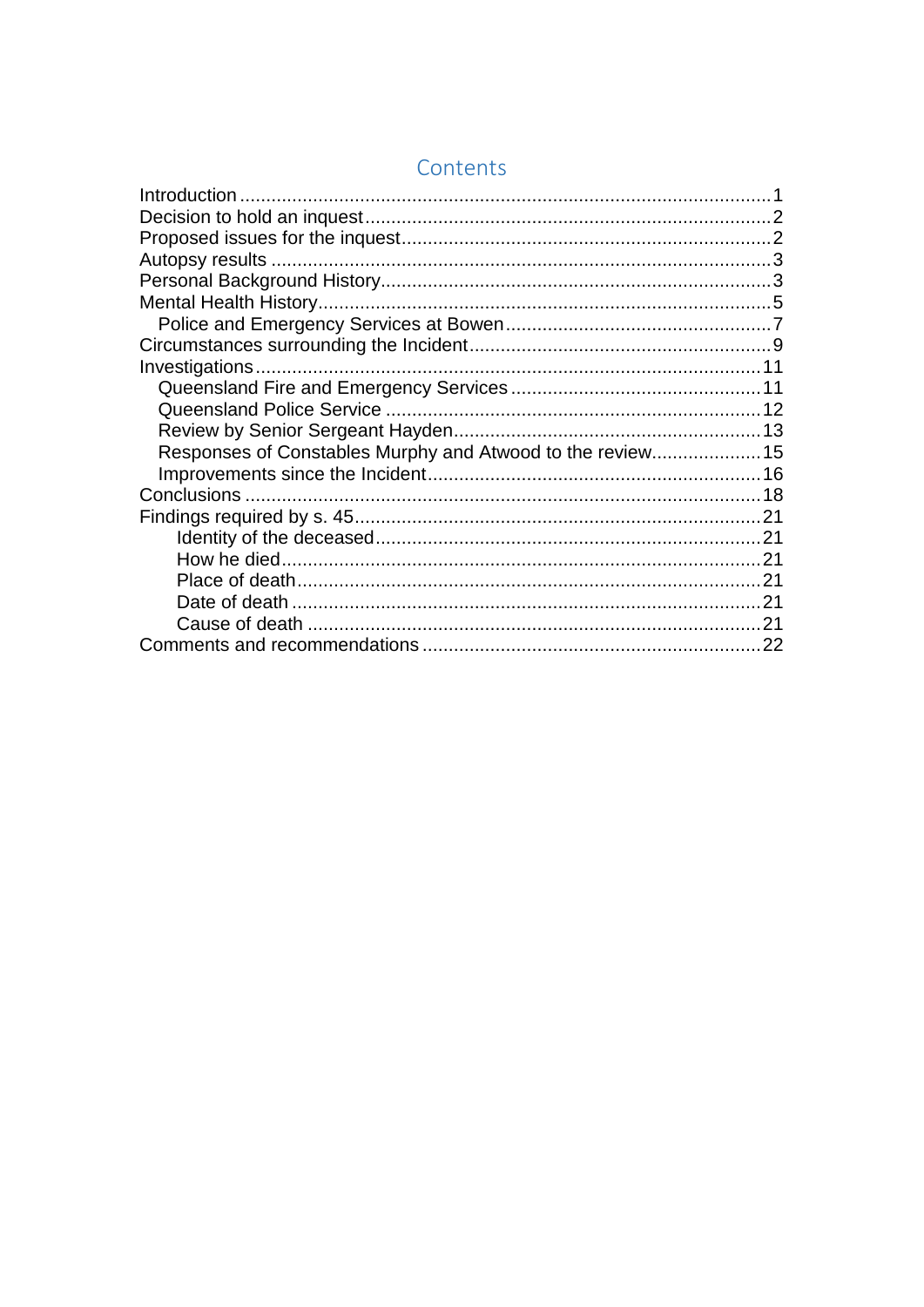## <span id="page-2-0"></span>**Introduction**

- 1. At 8.10pm on 12 December 2015, a Triple Zero operator based at Cairns received a phone call from a male person stating '*we have a potential suicide here*'.
- 2. He gave his address, a unit in Bowen, and stated '*I advise officers not to approach, the unit's full of gas*'. He then stated '*I don't want to hurt anybody but, now you're advised*'.
- 3. He confirmed he was the resident of the unit and gave his name when asked as Blair Hamilton. He then stated '*please don't approach*'. The call then cut out.
- 4. A Bowen police vehicle with two junior Police Constables was detailed to attend the address given by Mr Hamilton. They arrived within two minutes of being despatched, and within six minutes of Mr Hamilton's Triple Zero call. Upon arrival one of the officers activated their body worn camera.
- 5. The two officers approached the unit, which was on the second floor of a two storey unit complex. As they got closer the officers detected a strong odour of gas coming from the unit. Around that time one of the officers made a radio call for fire and ambulance services to attend, telling the radio operator '*we are going to force entry as he is probably in imminent danger*'. The other officer can be heard telling her colleague '*If he's in there we've got to try. We can't just leave him there*'.
- 6. Upon reaching the door the officers called out to the person inside, asking him to open the door and threatening to force entry if he did not comply within three seconds. The door remained closed.
- 7. One of the officers then proceeded to kick the locked door, forcing it open after seven kicks. Within seconds of doing so, an explosion occurred. Flames engulfed the unit, causing burn injuries to the two officers.
- 8. Despite their injuries the two officers bravely continued their attempts to assist the occupant of the unit, who had survived the explosion but was badly injured. They succeeded in getting him outside and also began directing other occupants of the unit complex to evacuate.
- 9. Fire and ambulance services arrived and Mr Hamilton, was transported to Bowen Hospital. Unfortunately the burn injuries Mr Hamilton sustained in the explosion were extensive and he passed away from those injuries at around 1.30am the following morning, 13 December 2015. He was 54 years of age at the time of his death.
- 10. Mr Hamilton was known to both police (including the Police officers in attendance) as well as mental health services in Bowen and the Mackay District prior to the incident. There had been a number of presentations to emergency departments following previous self-harm attempts over ales than two year period from around April 2014, when he lost his wife suddenly due to a fatal brain aneurysm. Mr Hamilton had been diagnosed with chronic severe depression, severe grief and was also a heavy user of alcohol, with all of his self-harm attempts occurring whilst he was significantly intoxicated. Mr Hamilton also suffered from a debilitating skin condition.
- 11. As part of the subsequent investigation it was identified there were some issues with respect to communications between the police and with other emergency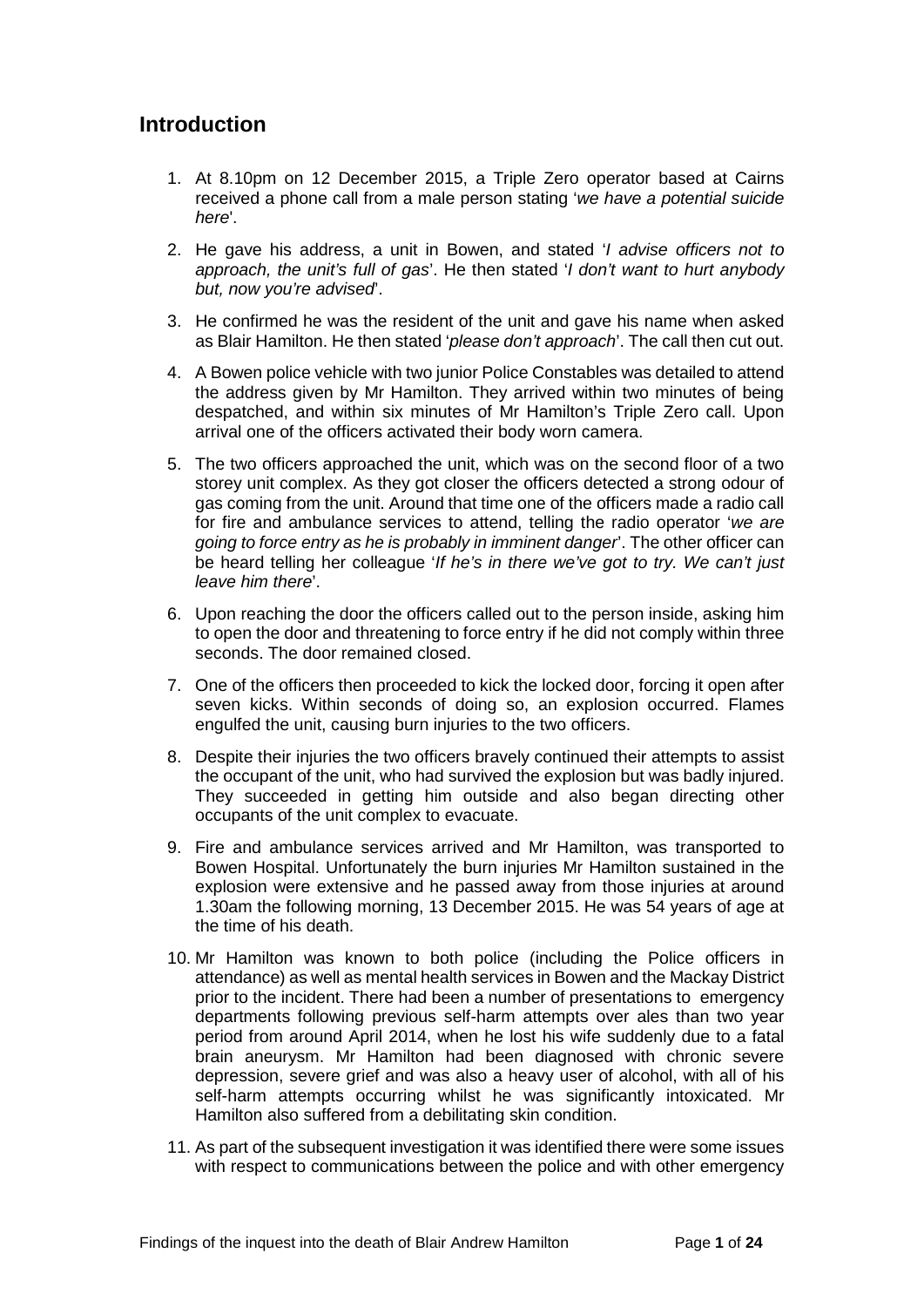agencies ,the supervision and support provided to the officers, and the decision making by the police officers and whether different actions were available that could have resulted in a different outcome.

#### <span id="page-3-0"></span>**Decision to hold an inquest**

- 12. Given Mr Hamilton died in the course of a police operation as defined under the *Coroners Act 2003*, and given there may have been opportunities that evening for police to take different actions that may have resulted in a different outcome for Mr Hamilton, a decision was made to hold an inquest into Mr Hamilton's death  $1$
- 13. The intention was to hear from various witnesses to:
	- a. Explore the police communications issues that were identified both by the initial QPS investigator and the QPS reviewer, by calling those involved as well as those who were in charge/responsible for those services.
	- b. Calling the two officers who responded to the incident that evening and hearing their account of events, as well as giving them the opportunity to respond and add further light to the findings of the police investigation and review of the incident.
	- c. Hearing from the two officers who investigated and reviewed the police response to the incident and formed opinions about potential opportunities for improvement.
	- d. Hearing from those who knew Mr Hamilton well (his GP, counsellor and close friend/carer) to give an account of what was happening for Mr Hamilton, particularly since his wife's death and in the months leading up to the incident.
	- e. Hearing from Mr Hamilton's close friend/carer who can speak to the above as well as his observations of Mr Hamilton on the day of the incident.
	- f. Hearing from Mr Hamilton's GP, his most recent counsellor and someone from mental health/alcohol services regarding the health services provided to Mr Hamilton, and whether anything more could have been done to reduce the risk for Mr Hamilton in light of his depression and previous self-harm attempts.

## <span id="page-3-1"></span>**Proposed issues for the inquest**

- 14. The following issues were set at a pre-inquest hearing held on 11 April 2018, namely:
	- a. The findings required by s.45 (2) of the *Coroners Act 2003*; namely the identity of the deceased person, when, where and how he died and what caused his death.
	- b. The circumstances surrounding the incident on 12 December 2015 where police attended the home of the deceased, at which time the deceased appears to have caused a gas bottle to explode, resulting in injuries to both himself and the attending Queensland Police Service officers.

<span id="page-3-2"></span><sup>1</sup> Section 27(1)(a)(iii) of the *Coroners Act 2003*.  $\overline{a}$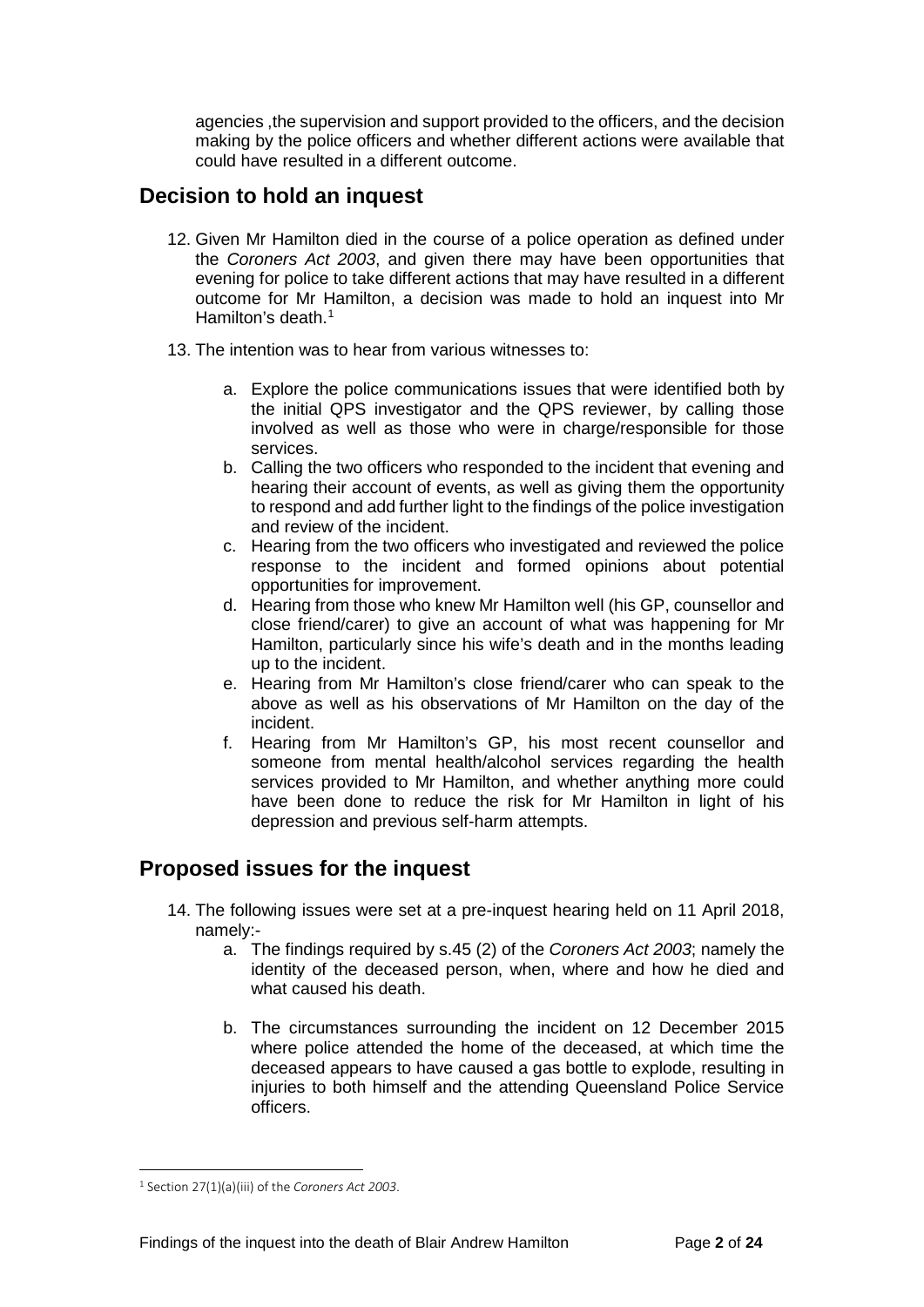c. Whether there are any matters about which preventative recommendations might be made pursuant to section 46 of the *Coroners Act 2003*.

#### <span id="page-4-0"></span>**Autopsy results**

- 15. Post mortem examinations confirmed Mr Hamilton's cause of death as due to extensive burns. Mr Hamilton was also found to have significant coronary artery narrowing which, together with the stress of having burns, may have contributed to his death.
- 16. No illicit drugs were found in Mr Hamilton's system. There were lots of drugs in his blood related to therapeutic intervention by the hospital.
- 17. The antidepressant drugs venlafaxine and mirtazapine were considered to be present as part of his longstanding medication along with the antipsychotic drug quetiapine and all appeared within the usual therapeutic range.
- 18. Alcohol was found in the blood at a low level of 0.033% but there was a high level of alcohol in his urine at 0.151%, suggesting that his alcohol level prior to the explosion was probably quite significant.

## <span id="page-4-1"></span>**Personal Background History**

- 19. Blair Andrew Hamilton was aged 54 years at the time of his death. He lived alone in rented premises owned by Queensland Housing.
- 20. Mr Hamilton was born in New Zealand and moved to Australia with his parents in 1975.He married in 1995 and the couple had three boys. The parties separated and the marriage ended in divorce around 2010 by which time his family moved interstate.
- 21. After the separation Mr Hamilton commenced living with Robert Mostyn, the brother of his first wife, and they remained close friends.
- 22. Mr Hamilton met his second wife in 2012 and remarried in 2013 and the newly married couple resided in Proserpine. However his wife died suddenly about 11 months into the marriage in April 2014 from neurological problems. Mr Hamilton moved back to Bowen.
- 23. It was from that time Mr Hamilton began exhibiting symptoms of inconsolable grief, depression and self-harm behaviour. For a period of time he was cared for by Mr Mostyn and Mr Hamilton lived with him for a while. Mr Hamilton was later able to obtain Queensland Housing accommodation but continued to have regular contact with Mr Moyston. Mr Mostyn became his formal carer and visited him daily for a number of hours.
- 24. Mr Mostyn stated Mr Hamilton had suffered from depression for 10 years largely related to chronic alcoholism. During this period of time there were numerous attempts made by Mr Hamilton to self-harm. On each occasion he was intoxicated. Mr Mostyn told police that he would spend time with Mr Hamilton daily in order to keep him company and to try and divert him from further attempts.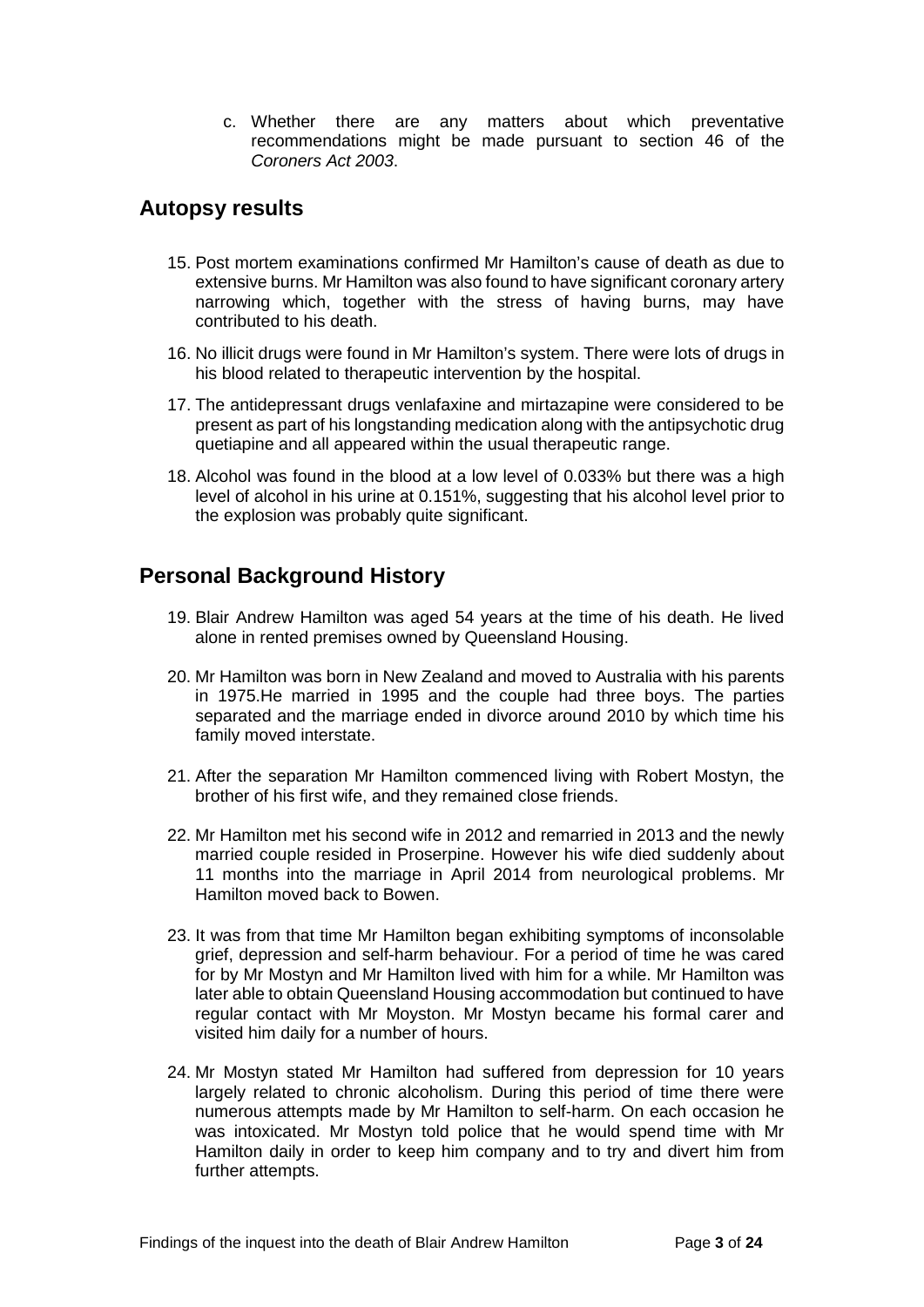- 25. Mr Mostyn stated that Mr Hamilton was devastated by the death of his wife who was caring for him due to his skin condition, which became symptomatic in the 18 months prior to his death. His depression worsened. Alcohol abuse was a constant factor.
- 26. There were a number of attempts at self-harm/suicide including on 26 April 2014–prescription drug overdose; 5 May 2014–attempted hanging; 30 July 2014 - presenting with suicidal thoughts; 22 August 2014–attempted cutting of throat; 10 June 2015–attempted suicide by overdose and hanging.
- 27. Mr Hamilton also suffered from a severe form of a debilitating skin disease known as Pityriasis Rubra Pilaris or 'PRP'. His GP, Dr Andrew Mallett had been treating Mr Hamilton regularly for over twenty years, and described Mr Hamilton's life after the death of his wife and the development of PRP as 'truly miserable'. He stated Mr Hamilton had never recovered from the death of his wife, and his chronic depression worsened significantly since that time. Mr Hamilton's skin disease was painful, intractably pleuritic (that is, causing inflammation of the lining of his lungs and chest cavity resulting in chest pain that is worse with breathing), deforming and embarrassing. Mr Hamilton had to wear head to foot paraffin soaked garments continuously, and his life was a series of dressings, medications, blood tests, and specialist appointments. He became socially isolated.
- 28. Dr Mallet had prescribed him drugs for hypertension and mental health over many years. These drugs were essentially reviewed by Dr Mallet and mental health services and at the end included Avanza, Effexor and Seroquel. Dr Mallet said Mr Hamilton was compliant with his medications, attended appointments and spoke freely. It is noted that all three medications were found at therapeutic levels at autopsy. There had been a number of occasions where Mr Hamilton had tried to stop smoking and had been prescribed Champix. Dr Mallet saw no suggestion of a deterioration in mental state when he was on this drug and any prescribing was well removed from the time of his death. Mr Hamilton was to his knowledge continuing to smoke.
- 29. Dr Mallet last saw him on 25 November 2015 where no mental health issues were raised.
- 30. Mr Hamilton had also accessed counselling and grief counselling over a number of years. Most recently this was with Ms Drazenka Stanko who provided counselling in April 2014 and most recently from September 2015 over a series of five sessions, with a last appointment on 5 November 2015. Ms Stanko stated Mr Hamilton was a very sad person for the reasons that are evident. He had made it clear that alcohol was the only joy he had left in his life and he was not going to change that. Ms Stanko thought there had been some positives arising out of some basic mindfulness sessions. She believed there was no suggestion he needed more counselling as at 5 November although that was completely open if he wanted it.
- 31. It is evident from what his GP said that Mr Hamilton had no trouble accessing mental health services in Bowen but did have some difficulty regarding the PRP in the sense he had to travel at times to access services. Dr Mallet said his skin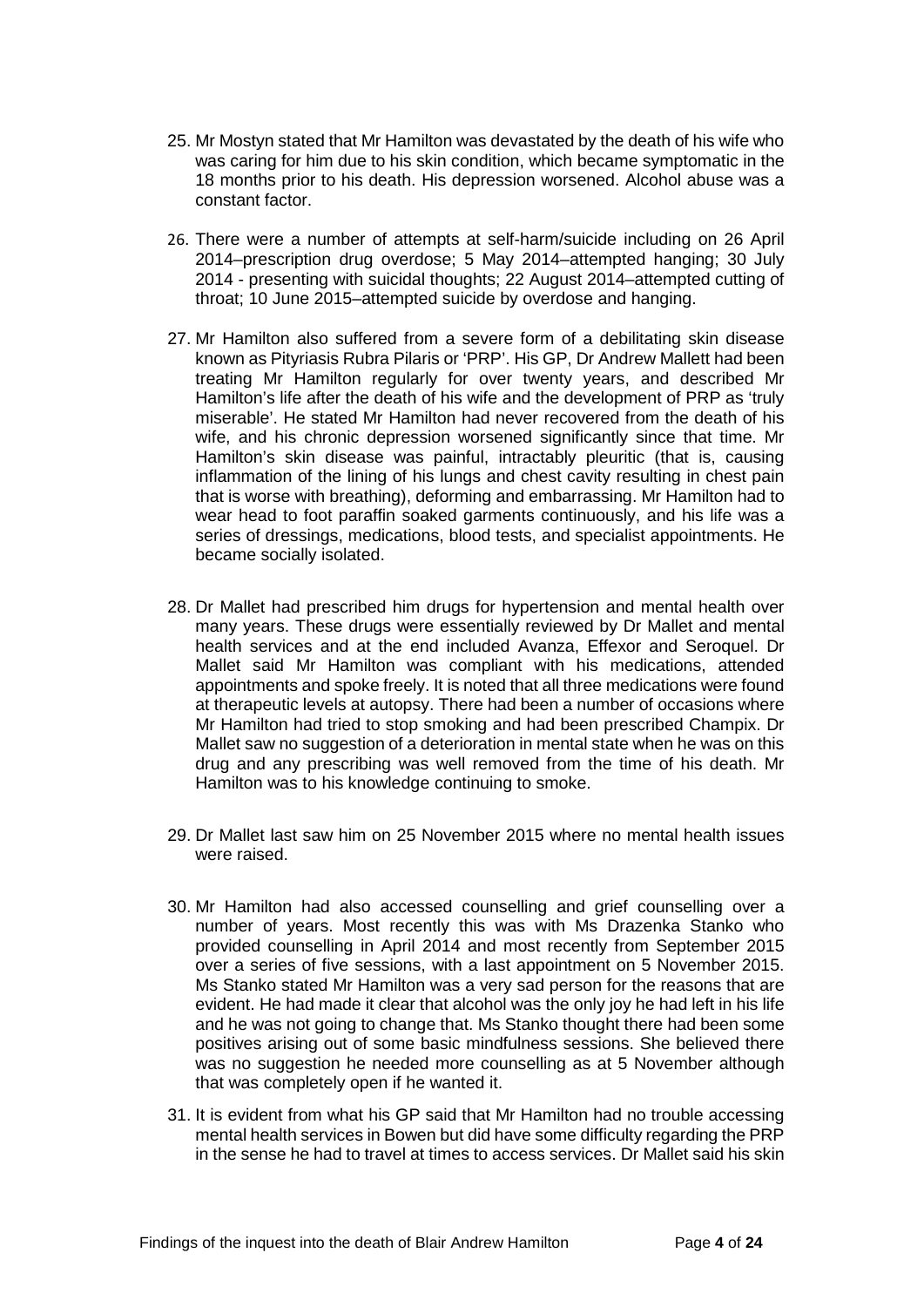condition was never going to get any better and there were some financial constraints in respect to accessing some nursing care for dressing purposes.

- 32. Mr Moyston said he took Mr Hamilton to Townsville Hospital on 8 December 2015 and he seemed fine and normal.
- 33. On 12 December 2015 Mr Moyston went to see Mr Hamilton at his unit at 11 am. Mr Hamilton seemed well and he did not appear to be drinking. Mr Moyston knew Mr Hamilton had a gas bottle, which was kept on the front verandah hooked to a barbecue. On this particular visit he did not see the gas bottle but he also did not see it in the unit either. They watched a downloaded TV series and when he left Mr Hamilton seemed alright.
- 34. Mr Moyston went to the hospital after the explosion but by that time Mr Hamilton was medicated and sedated and Mr Hamilton did not say anything about the incident.
- 35. Dr Mallet stated that he had difficulty understanding Mr Hamilton's "suicide", if it was designed to knowingly harm other persons. He stated Mr Hamilton was never known to him to be aggressive, threatening or violent. Ms Stanko was also completely shocked at the nature of his method of death as she did not think he was capable of something like this and that resulted in injuries to others.
- 36. This issue is also of relevance to understanding the context of the decisions made by the first response police. Constable Atwood had a long interaction with Mr Hamilton over 4 or more hours as a result of his attendance on an earlier Emergency Examination Order. Constable Atwood described Mr Hamilton as softly spoken and a nice person and he did not consider he was a violent person. The history gained by Constable Atwood was that his wife had died, he was estranged from his children, he was depressed, had a skin condition and abused alcohol, the latter giving him courage to make attempts on his life. Importantly, to understand the context in which the police were operating, Mr Hamilton told Constable Atwood he was going to commit suicide one way or the other at some time.
- 37. Mr Hamilton told police at the scene he was sorry they had been hurt.

#### <span id="page-6-0"></span>**Mental Health History**

- 38. Dr Isabelle Wesdorp, the Clinical Director for Mackay Hospital and Health Service Mental Health and Alcohol and other Drug Service provided a statement detailing an overview of the history of treatment provided to Mr Hamilton since 2014. She had not been personally involved in his care
- 39. Mr Hamilton's first presentation was to Proserpine Hospital on 26 April 2014. He presented after consuming alcohol and multiple tablets of Endone and Phenergan. He was admitted as a voluntary patient for seven days. On discharge the principal diagnosis was Major Depressive Disorder and alcohol abuse. He was referred to follow-up by the Whitsunday Mental Health Team and he was referred to Hospital social workers for grief counselling.
- 40. Mr Hamilton presented again on 6 May 2014 to the emergency department saying he felt unsafe at home and was suicidal. He was discharged on 8 May 2014 with a plan for follow-up. His risk of suicide was assessed as low as his mental state had improved and he had planned to move in with a friend that day.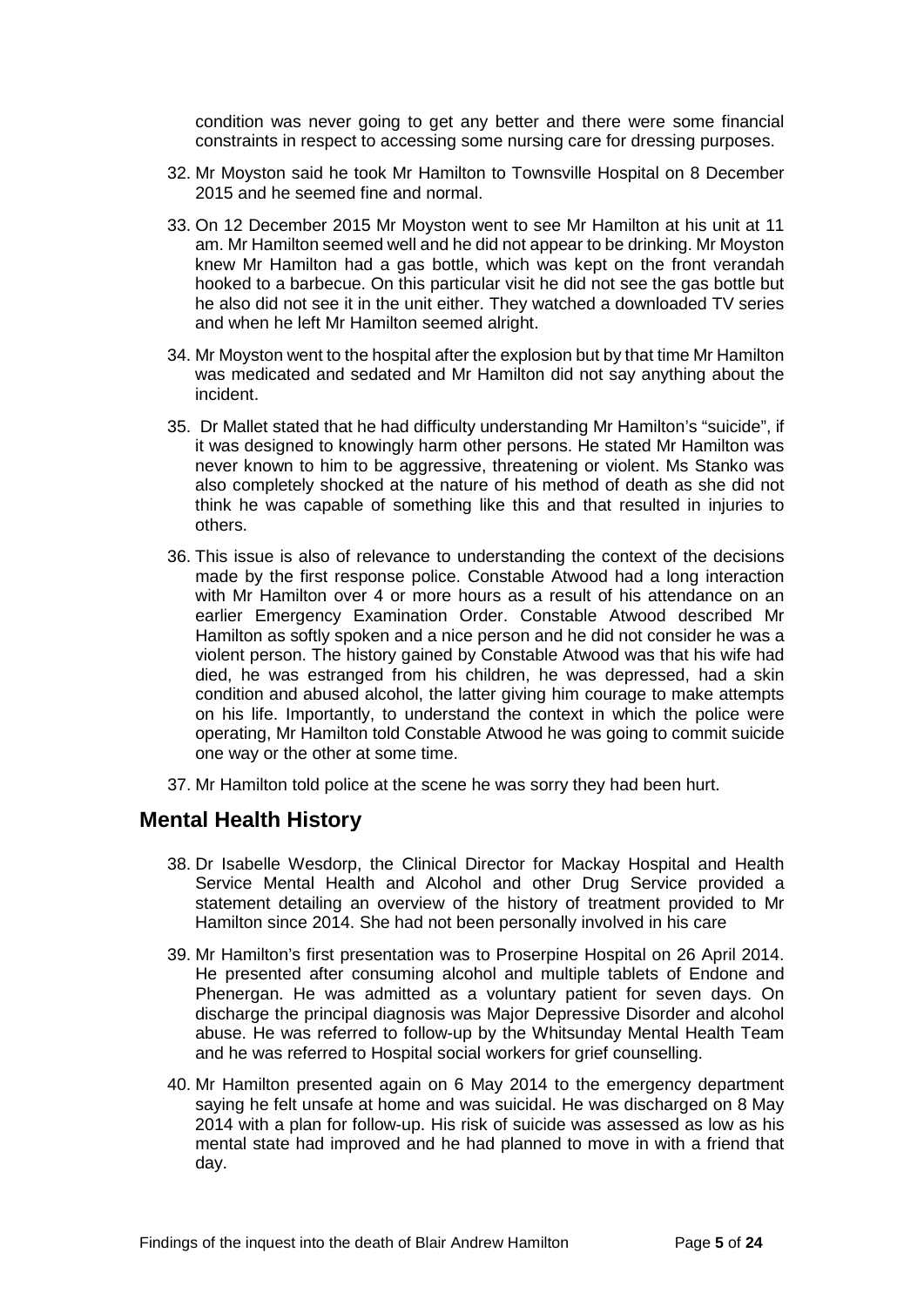- 41. On review on 2 June 2014 he indicated he was doing well and did not need further follow-up. He said he was seeing a psychologist in Bowen which had been helpful. He had no further thoughts of suicide and did not feel the need to continue access to mental health services. His case was closed.
- 42. However, on 30 July 2014 Mr Hamilton presented to Bowen Hospital expressing that he wanted to kill himself. He apparently had a Facebook argument with his son. He was admitted to Mackay Base Hospital and remained there until 4 August 2014. On discharge an appointment was made with his private psychologist as well as a referral to the Whitsunday team for follow-up. The diagnosis of Major Depressive Disorder and alcohol abuse remained. On follow-up he stated his mental state was stabilised. Two more follow-up telephone calls were made but he could not be contacted.
- 43. On 22 August 2014 Mr Hamilton was brought in to Bowen Hospital on an Emergency Examination Order having cut his neck with scissors resulting in minor lacerations. He told ambulance officers he wanted to die. He had consumed 300 mls of rum. He was admitted to Mackay Hospital and discharged on 25 August to the Whitsunday team for follow up and to his GP. He received psycho education, counselling on coping strategies and alcohol counselling. Referrals were made to inquire as to whether or not he could be provided a service to assist him in managing his skin condition. A care package was not available and Mr Hamilton could not afford Blue Care services.
- 44. On 18 September 2014 Mr Hamilton's GP referred him to the Whitsunday Mental Health Team. He was provided with a psychiatric review by Telehealth services. Treatment advice was to remain on the same medication and to develop a crisis plan in liaison with Mr Hamilton and the local hospital, and to refer him for grief counselling and to assist him in developing a structured daily schedule.
- 45. On 22 October 2014 Mr Hamilton was admitted to Bowen Hospital after hanging a sheet over a balcony and threatening to hang himself. He called Beyond Blue who called police. He had been drinking. He was reviewed by a psychiatrist and was admitted to Mackay Base Hospital. He was discharged on 24 October as he had agreed to a plan for follow-up in the community, to cease his alcohol use and he would stay with his brother-in-law for extra support.
- 46. A Crisis Intervention Plan was developed. Alcohol counselling was offered but declined by Mr Hamilton. Blue Care referral was suggested but he was not willing to pay the fees. Assistance from Bowen Hospital to help with his dressings was offered but this was declined. Different types of counselling were suggested but he stated he would not be suited to engage in counselling. The Crisis Intervention Plan was discussed and Mr Hamilton and his caseworker agreed on closing the case.
- 47. On 10 February 2015 Mr Hamilton presented to Bowen Hospital after being brought in by ambulance following a polypharmacy overdose.
- 48. On 23 February 2015 Mr Hamilton called his caseworker following problems he was having with his deceased wife's family regarding burying her ashes. He stated he had come to accept the death of his wife. He had received some assistance with house work and he had daily contact with a supportive friend and was sleeping well. His skin condition was still causing concerns. He was not expressing suicidal thoughts and his risk was assessed as low.
- 49. On 10 June 2015 Mr Hamilton presented to Bowen Hospital having taken an overdose of Panadol, Effexor and alcohol. He then attempted suicide by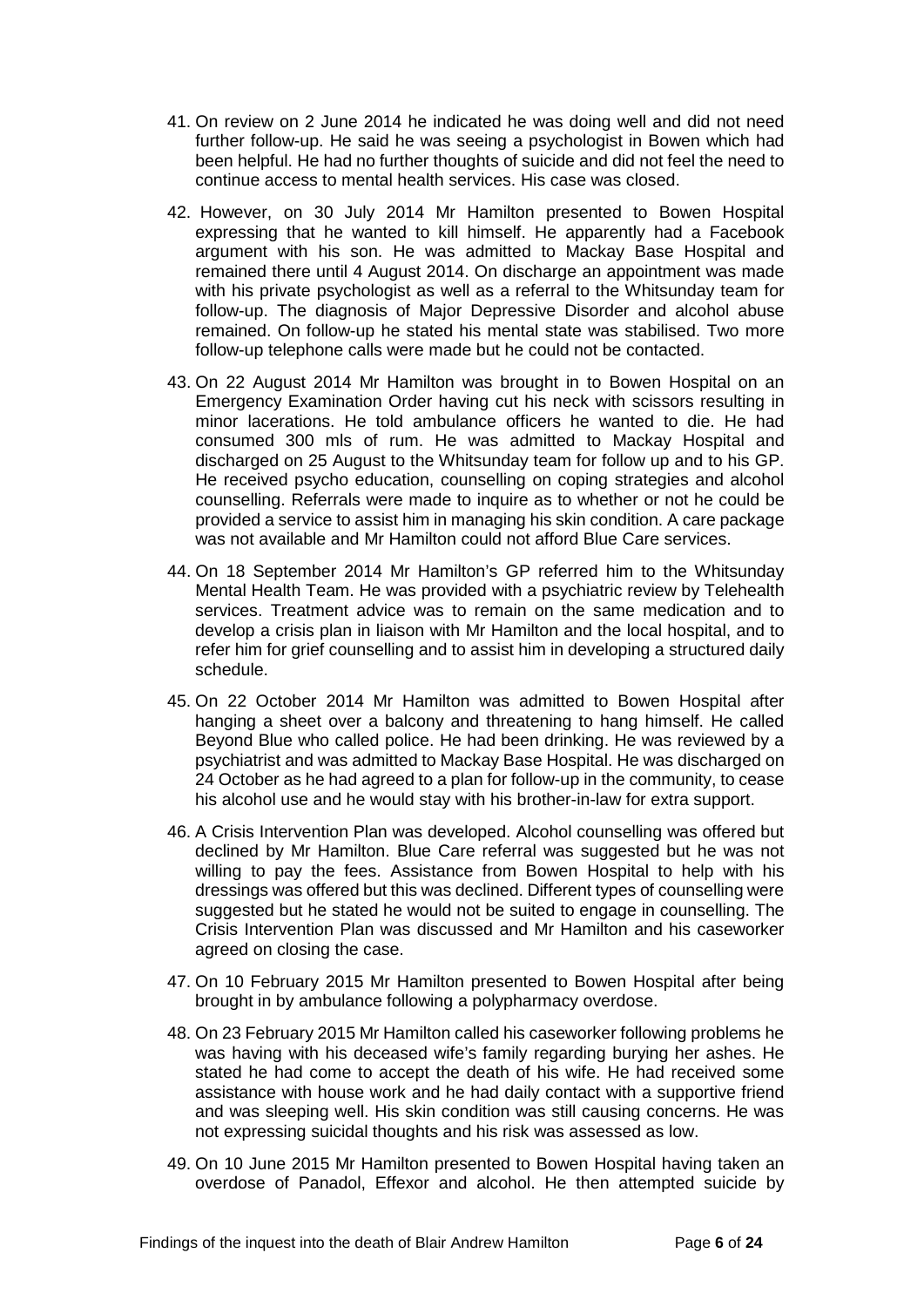hanging. He ceased the attempt and rang QAS. He had received a call from Centrelink saying he owed it \$9000. He was admitted as a voluntary patient and discharged on 13 June to follow up. He reported feeling much better.

- 50. During follow-up Mr Hamilton also reported he was feeling better and had been seeing his GP and was booked in to see a new skin specialist. He reported his mood as good and he had no suicidal thoughts. Treatment options were discussed but he declined psychological intervention, grief and loss counselling. He was counselled for strengthening his coping skills and his Crisis Intervention Plan was discussed and agreed upon.
- 51. On 26 August 2015 Mr Hamilton was brought into Bowen Hospital having been drinking heavily and more than usual. He was distressed about the management of his skin condition and the endless washing of his sheets, clothes and reapplying oil to his skin. He could not leave the house. He reported to be still struggling with the death of his wife and was depressed. He advised that he did not have an effective plan but he just wanted it all to end. He remained in hospital and was reviewed by a mental health clinician. He stated he did not want to die. He agreed to a referral for grief and loss counselling and his friend who was in contact with him daily was applying for a carer's pension to look after him. This referral was made and he had not been seen by mental health services again. It is noted that Mr Hamilton continued to see his GP and he commenced grief counselling with Ms Stanko.
- 52. On reviewing the files Dr Wesdorp stated it can be concluded that Mr Hamilton suffered from chronic depressive symptoms complicated by a chronic skin condition and intermittent alcohol misuse. She stated Mr Hamilton was equipped with poor coping strategies and avoidant traits and his mental state could fluctuate significantly depending on psychological stressors and alcohol intoxication.
- 53. Dr Wesdorp stated the service provided to him in the community by the health service seems to have been adequate and appropriate in the sense that the indicated treatment and services were offered, but not engaged by Mr Hamilton, including alcohol counselling.
- 54. Dr Wesdorp stated the community treatment could not be enforced under the *Mental Health Act* due to Mr Hamilton not meeting the legislative criteria. When seen by clinicians in the community on scheduled appointments he did not present as unstable or at risk. Enforcing treatment would have been considered illegal.
- 55. Dr Wesdorp stated the inpatient care Mr Hamilton received seems to have been adequate and appropriate, as he was discharged in an improved condition, with a safety plan and appropriate follow-up care organised. The last three admissions were short in nature as per the Crisis Intervention Plan, which had been developed in accordance with Mr Hamilton. Mr Hamilton did not want any lengthy admissions and agreed to short admissions to recover from the crisis and intoxication.

#### <span id="page-8-0"></span>*Police and Emergency Services at Bowen*

- 56. It is apposite to describe the level of police and emergency services available in Bowen on the night in question.
- 57. On the evening shift of 12 December 2015 there were only two police officers on duty in Bowen. Constables Kimberly Murphy and William Atwood had less than three years experience as police officers at the time. Constable Murphy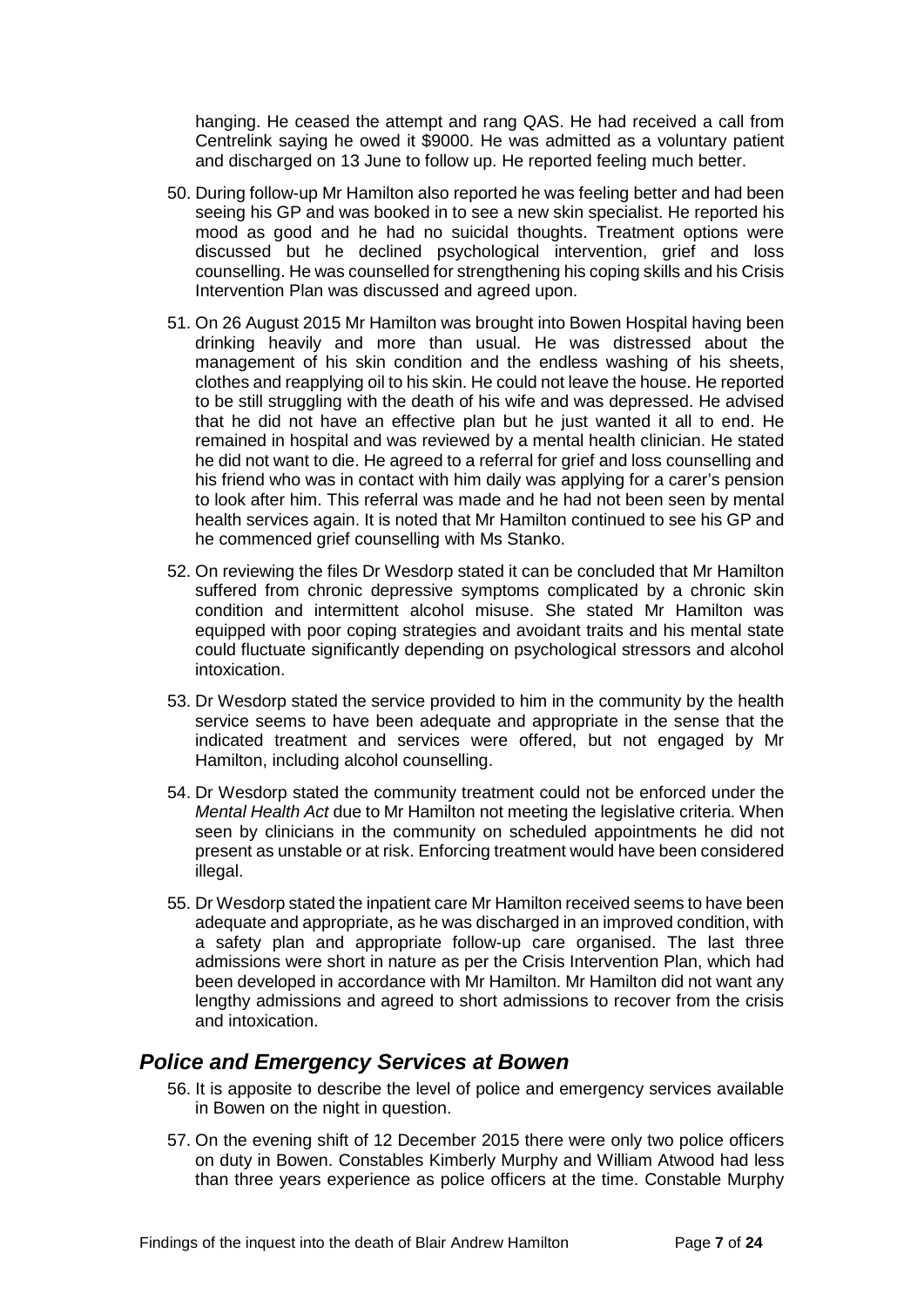was the senior officer by a few months. During the hours of 8 am to 4 pm, Monday to Friday their direct supervisor was the Officer in Charge of Bowen Station, Acting Senior Sergeant Craig McConnell. Snr Sgt McConnell stated he was not on call after hours but he was expected to take calls if needed. He was not contacted about the incident until after the explosion.

- 58. Constables Murphy and Atwood's direct supervisor outside of business hours were the District Duty Officers (DDO) on shift based in Mackay. Bowen and Collinsville police did not and still do not have direct radio contact with Mackay. If contact was to be made with a DDO the police in those areas needed to use their own mobile telephones .It is apparent Constables Murphy and Atwood rarely availed themselves of this support.
- 59. Constables Murphy and Atwood were pragmatic and not critical about what level of support they could expect and stated this was the way it was in Bowen, and police just had to deal with cases as they arose. Constables Murphy and Atwood were generally aware of the Operational Performance Manual (OPM) section 17.3 relating to hazardous incidents. It is noted this OPM related mainly to major industrial type incidents including LPG gas incidents. One requirement in the OPM was to ensure Queensland Fire and Emergency Services (QFES) were notified. Neither officer had received specific training dealing with a LPG gas bottle in a domestic situation. It was the general view of police who gave evidence this training would not be expected as OPMs and training cannot deal with the myriad of situations potentially faced by operational police on the ground.
- 60. Despite their supervising officer being the DDO in Mackay, due to the radio limitations any emergency calls for the attention of Bowen police were dealt with through the Townsville Communications Centre, with which there was radio contact. If an emergency call could not be picked up by Townsville Coms it would be diverted to another communications centre such as Cairns. At the time of this incident the DDO in Mackay was not, as a matter of routine, informed by Townsville Coms if Bowen had been called out to attend a serious incident. Snr Sgt Mark Sweetnam was the DDO on call at the time of the incident, and was only informed after the explosion. He immediately drove from Mackay to Bowen. He then took control of the incident from Snr Sgt McConnell to allow him to support his troops.
- 61. On the night in question the Cairns Coms officer did not contact QAS and QFES to attend and left this to Townsville Coms. Constable Murphy's radio was faulty in that she was receiving communications over the radio but was not able to send a communication. The Townsville Coms officer on the night in question had turned down her speaker, leaving some delay in responding to calls for assistance from Constable Atwood when he requested the attendance of ambulance and fire services just prior to forcing entry and after the explosion.
- 62. Bowen does not have a 24 hour manned fire service. On the night in question the QFES was an on call service requiring fire officers on call to be assembled and attend the station before being deployed. Bowen is not a large town so the time delay would not be extensive but it was understood by the officers that any delay, in a best case scenario would be several minutes from Constable Atwood's perspective, and at least 15 minutes from the perspective of Constable Murphy. Constable Murphy was also of the opinion there may have been a QFES Christmas party being held. This is not meant to be a criticism of Queensland Fire and Emergency Service, which has to manage resources efficiently and cost effectively and is mentioned to paint a picture of the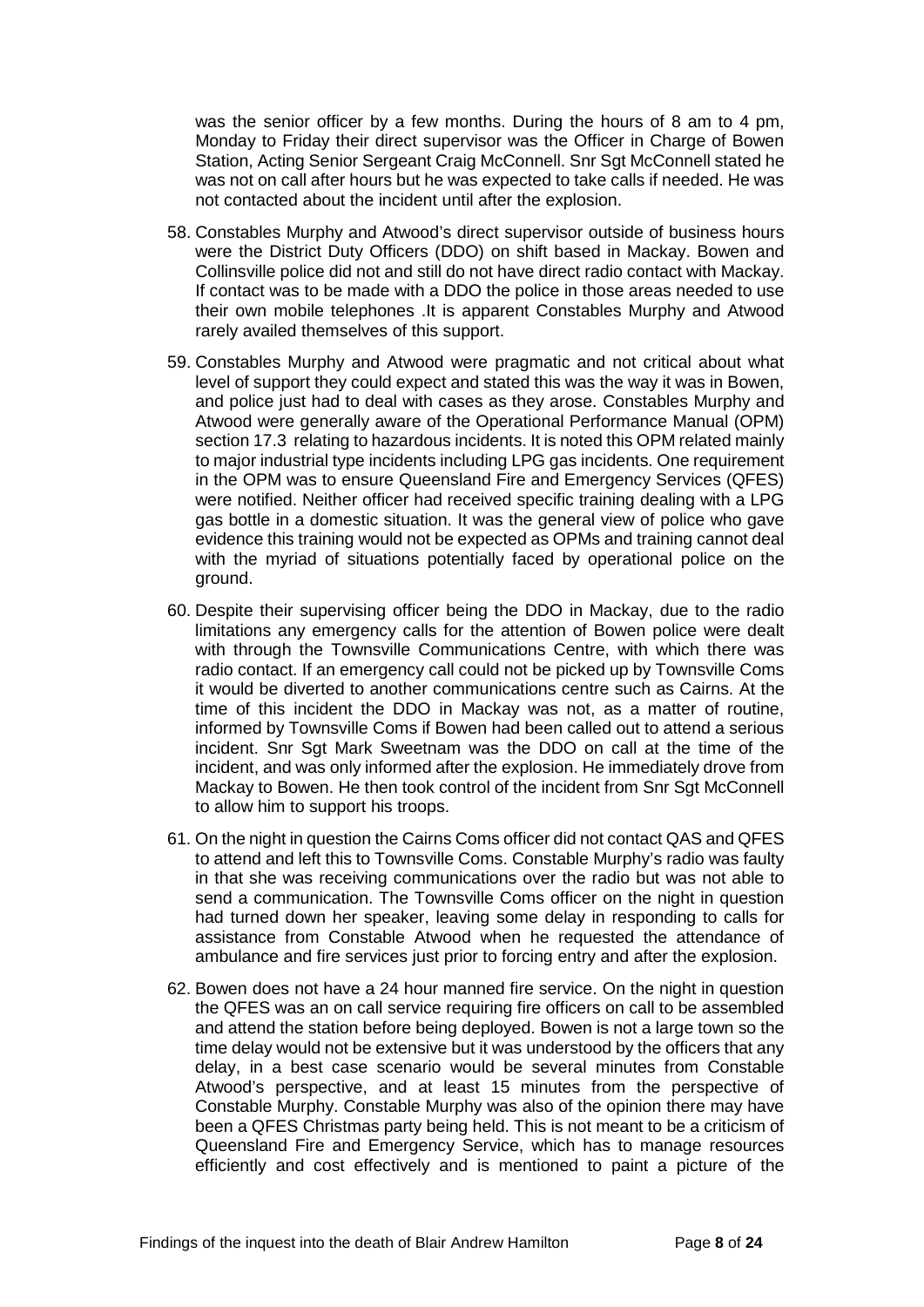operational context facing the police officers that evening and reflective no doubt of the difficulties faced in other regional areas.

#### <span id="page-10-0"></span>**Circumstances surrounding the Incident**

- 63. At 8:10 PM on 12 December 2015 Mr Hamilton made a telephone call from his unit to emergency services utilising the triple 0 number. The call was answered by an operator at Cairns probably due to Townsville Coms being in overload.
- 64. Mr Hamilton stated "*you have a potential suicide here"* and that he was the *resident of the unit"*. He spoke calmly and identified himself by name and said "*I advise officers not to approach, the unit is full of gas. I do not want to hurt anybody, but now you are advised."* The call was then terminated*.*
- 65. The Coms officer in Cairns then completed a job card including details of the call and completed a QPrime check for any flags and warnings. The Coms officer endeavoured to send the job as a partial but the system would not let her do so until the call was terminated. At the time of the incident the Cairns Coms officer stated it was not her role to contact other services and Townsville Coms would do so. At the time she would have had to make a telephone call.
- 66. Other witnesses that the original call taker should have contacted QFES and QAS to notify them of the incident and arrange for their attendance.
- 67. The Coms officer gave an explanation that this would take more time than if this contact was made by communications operators in Townsville. However evidence from other witnesses is that this was not necessarily the case. She stated that with a new system upgrade in place that request could be made by her and it would be dealt with electronically.
- 68. The Townsville Coms officer received the job card and contacted Bowen 308 manned by Constables Murphy and Atwood and directed them to the job. Once that was done the Townsville Coms endeavoured to contact QFES at Bowen but the line rang out twice. She then contacted QAS who are linked to the QFES system. The Coms officer stated it was not unusual to not get an answer as it depended on what they were doing and what resources were available.
- 69. At 8.14 pm Constable Murphy and Atwood's Bowen 308 vehicle was detailed to attend the location and directed to proceed to "code 2" with lights and sirens.. The officers arrived at the scene at 8:16 PM and Constable Murphy activated her body worn camera. The recording continues for eight minutes and 46 seconds until it is terminated when Constable Murphy begins receiving medical treatment.
- 70. Townsville Coms advised the Constables that checks revealed there were no cautions or flags for Mr Hamilton and one previous mental health occurrence on 22 October 2014. It was reiterated that the occupant said the unit was full of gas and asked that police not to come to the unit.
- 71. The officers approached Mr Hamilton's unit situated on the upper level, having only access through the rear stairs. The officers smelt gas from the outside unit and could hear it hissing and called upon Mr Hamilton to exit his unit. When he refused Constable Murphy endeavoured to make a request for the services of Queensland Fire and Emergency Services (QFES) and Queensland Ambulance Services to attend. Her radio was not transmitting and she asked Constable Atwood to do this. Constable Atwood then called Townsville Coms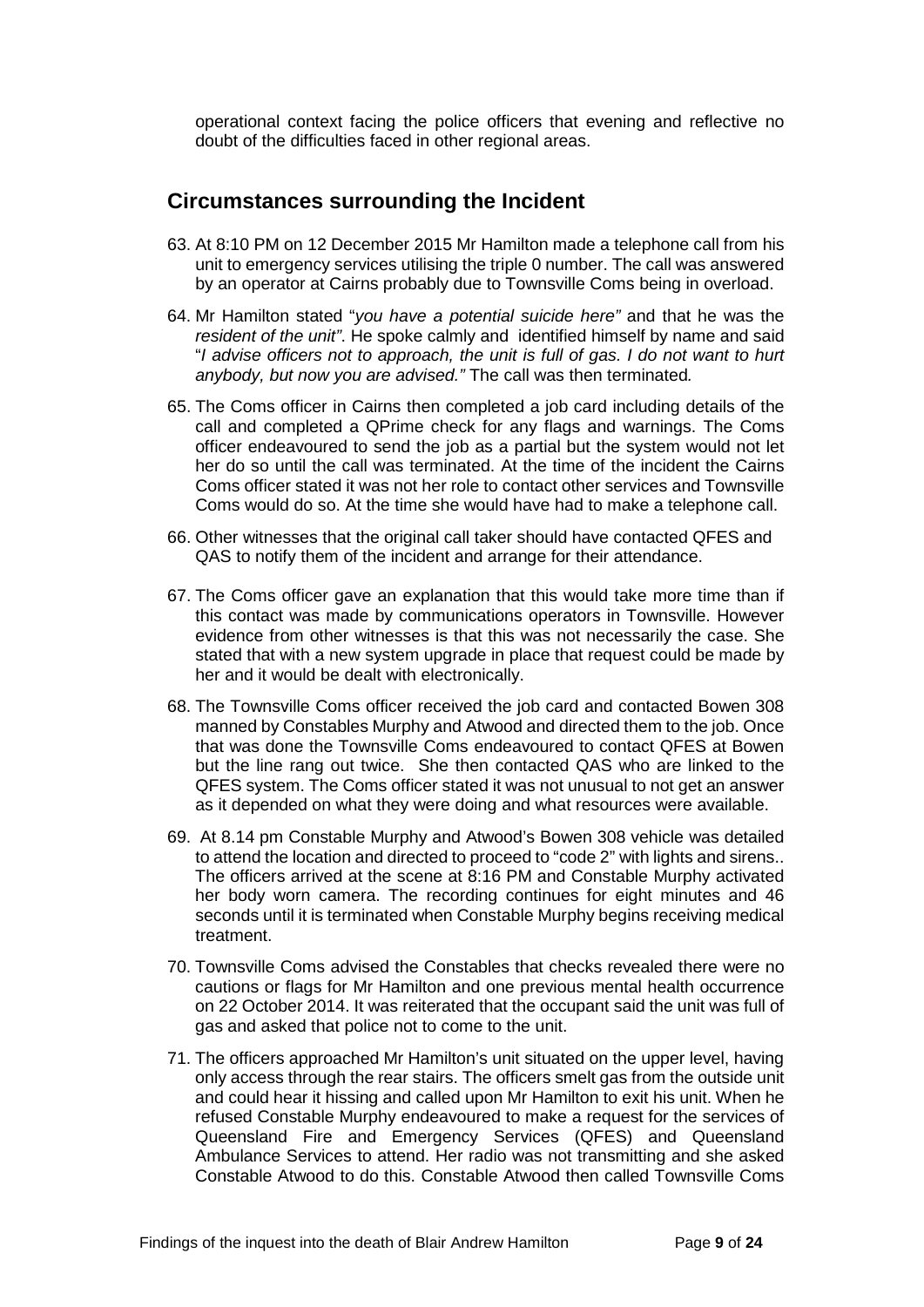for QFES attendance and stated they could "*definitely smell gas coming from the apartment. We can hear it leaking pretty profusely".* Constable Atwood then says "*we are going to force entry as he is probably in imminent danger."*

- 72. This call was initially not heard by Townsville Coms because the operator's external speaker had its volume turned down.
- 73. Constable Murphy is heard to use forceful language to endeavour to have Mr Hamilton come to the door. She quickly gave him a three second countdown. Constable Murphy stated it was part of the training she received at the Police Academy to use direct and forceful commands to endeavour to get a response. At one point it appears Mr Hamilton turned off the gas bottle to tell the officers he was not coming out and then turned it back on.
- 74. After failing to get Mr Hamilton to open the door and evacuate they effected entry by forcing the entrance door. Constable Atwood is seen to have kicked in the door using up to seven kicks. Four were used initially with a short break when Mr Hamilton is asked to open the door .He is heard to respond in the negative and three more kicks are applied before the door breaks away.
- 75. Constable Murphy stated she had considered but not verbalised the possibility of gas igniting from sparks created by kicking the door and was looking for anything resembling that as the door was kicked and saw none. Constable Murphy's state of mind was that they were at an incident where a man with a history of attempted suicide was in a confined space and was trying to asphyxiate himself. She had not considered Mr Hamilton might ignite the gas bottle. Constable Murphy said she was not aware how long Mr Hamilton had been in this position and she was not aware of what time was available before he was overcome or affected by the gas. There were other time constraints impacting on her decision making, given by now she knew the QFES and QAS had not been called immediately by Communications and would be some time to arrive. Constable Murphy did not think she had the time to make a tactical withdrawal and wait for them. In her mind she could not just leave the scene and take no action.
- 76. Constable Atwood stated he and Constable Murphy had little time in their mind to conduct a Risk Assessment. They had a very brief conversation and the plan was to force entry quickly. Neither officer at any time considered the need to evacuate the unit complex. Constable Atwood did not think Mr Hamilton would try to hurt them but in his mind he thought Mr Hamilton was serious this time and he was going to die if they did nothing. Constable Atwood said his mind set was on the basis he was gassing himself. As he approached he said the gas smelt pungent and he knew it would be too late by the time the QFES and QAS arrived. He did not think they had time to negotiate. Constable Atwood had not considered the possibility of a gas explosion. He was thinking he was going to kick the door down and get him out. Constable Atwood did not think Mr Hamilton would light the gas as he would be putting others in danger and it would be a horrible way to die.
- 77. As the officers commenced entry an explosion occurred and flames engulfed the unit, also causing burn injuries to the two officers. Both Constable Murphy and Constable Atwood describe the explosion as coming towards them and whipping around the corner and the door.
- 78. The explosion caused windows, glass and doors to be blasted from the unit into surrounding carparks, adjoining business premises and across the street. The two officers were blown backwards. After stabilising themselves and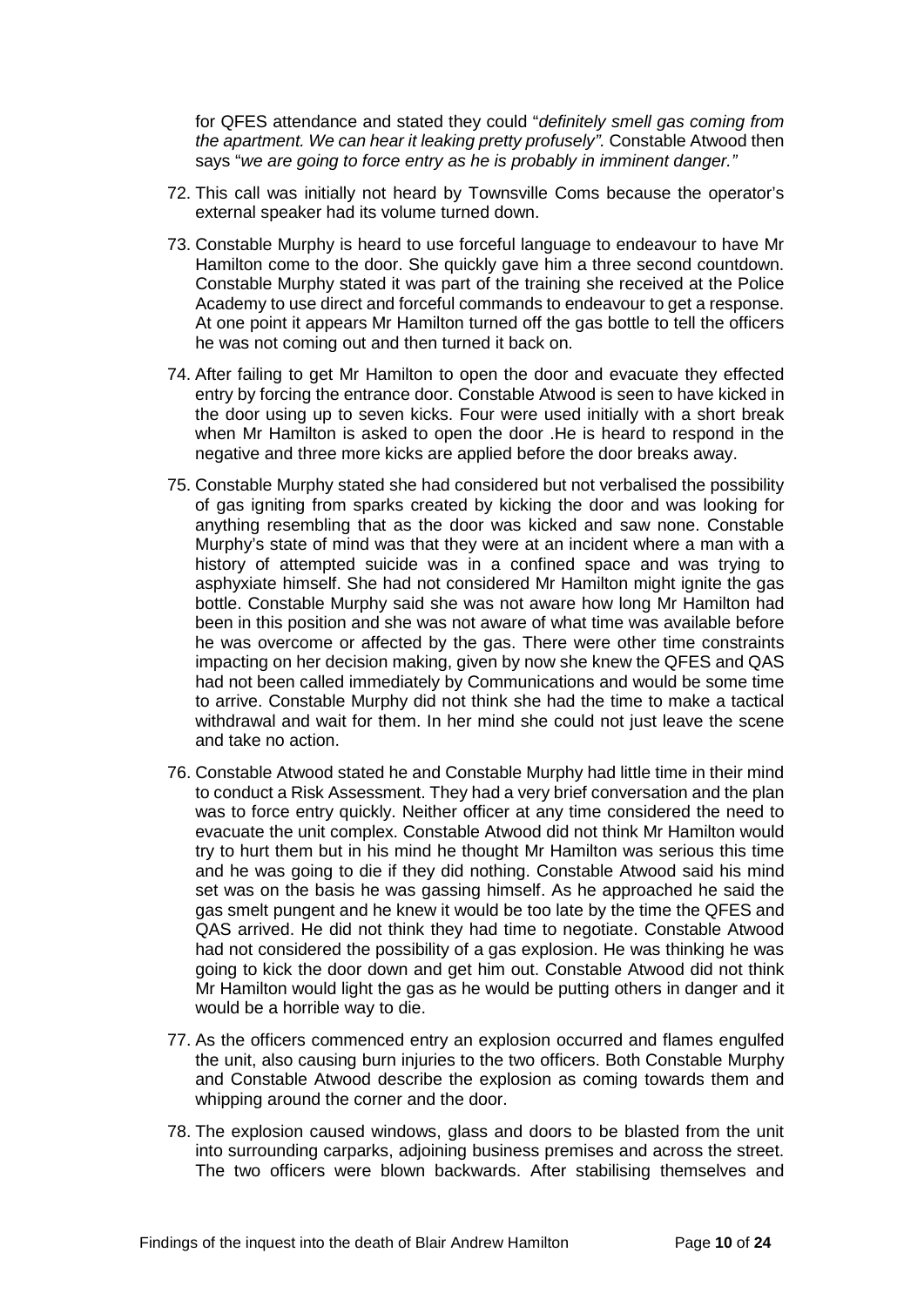checking on each other's welfare, the two officers continued to endeavour to provide assistance to Mr Hamilton and the other occupants of the unit complex. They partly re-entered the unit telling Mr Hamilton to come out. The body worn video shows Mr Hamilton standing in the centre of the unit with the gas bottle clearly alight behind him.

- 79. Constable Atwood is heard to call Townsville Coms for urgent assistance stating they had forced entry and the place had exploded. No response is heard from Townsville VKR and the Ayr Station Officer is heard sternly calling for Townsville VKR to acknowledge Constable Atwood. Repeat calls were made to VKR to acknowledge the premises have exploded and emergency services are required as soon as possible. Constable Atwood is then acknowledged by VKR and he advised the occupant and both police officers received burns and the unit is on fire. The Coms officer acknowledged in her evidence the radio calls went unnoticed by her due to the external console speaker being turned down, and at the same time she was occupied on her headset making calls to QFES and QAS.
- 80. Townsville VKR advises QFES and QAS are on route to the location and Constable Atwood is heard to acknowledge when they are on the scene.
- 81. The officers continued to communicate with Mr Hamilton and coaxed him into leaving the unit and walking down to the rear car parking area. They continued to call upon other occupants and directed them from the unit complex to an area of safety.
- 82. QFES and QAS attended the scene and assisted. Mr Hamilton was taken to Bowen Hospital and the police officers were provided with assistance at the scene. Constable Murphy received quite serious burns whilst Constable Atwood's were minor. Mr Hamilton unfortunately bore the brunt of the fireball and died from his serious burns some hours later.

#### <span id="page-12-0"></span>**Investigations**

83. The incident was subsequently investigated by both police and fire services, and the reports on those investigations have been provided to the Court.

#### <span id="page-12-1"></span>*Queensland Fire and Emergency Services*

- 84. Queensland Fire and Emergency Services concluded that the cause of the fire was by manual ignition (probably by a hand-held lighter or similar) that resulted in an explosion of LPG gas from a cylinder that had been placed in the middle of the lounge room next to a recliner chair. The subsequent flame from the cylinder as LPG escaped from the opened cylinder valve, which then ignited lounge room contents.
- 85. The Body worn video showed a white flow behind the standing male figure's legs, which was the ignited plume of escaping gas from the horizontally directed opened cylinder valve outlet. The area of origin of the fire was in the lounge room. Due to the explosion damage the unit had access to adequate air to become a ventilation controlled fire. This resulted in a flash over fire in which surfaces exposed to thermal radiation reach ignition temperature more or less simultaneously and the fire spread rapidly through the unit.
- 86. The fire investigator was not able to determine if the male occupant was holding in either hand a lighter, matches or other source of ignition after the explosion. No lighter or other source of ignition was located in the fire debris. The failure to locate such an item could be easily explained by a logical inference that such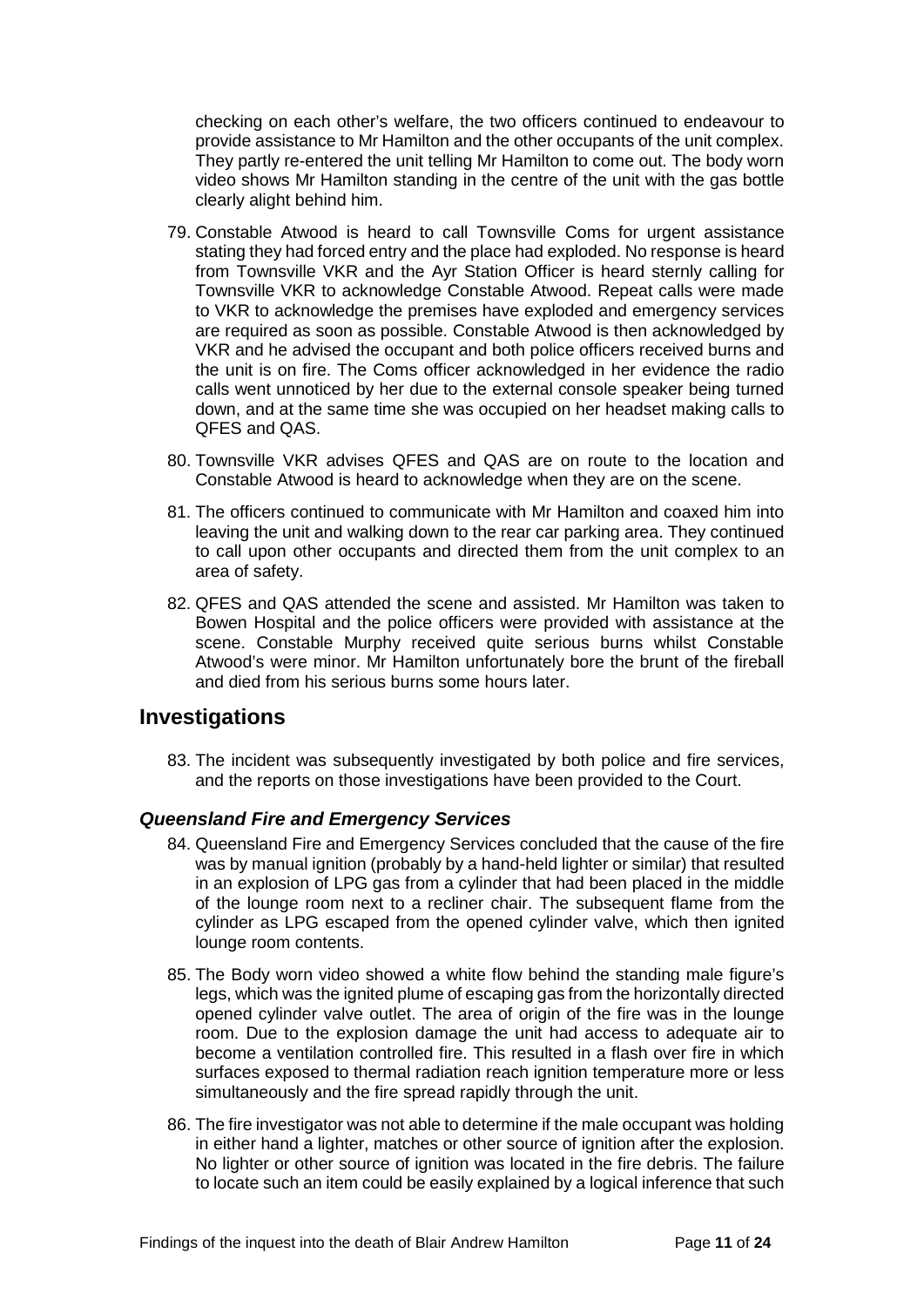items would either be completely consumed by the fire or, if not completely consumed, the remains of which would be so small that they would be difficult to identify amongst the significant amount of burnt materials that littered the floor of the unit after the fire. They also perhaps may have been blown to an unknown location within the unit or exterior to the unit at the time of ignition.

87. The QPS video shows there was no flame in the kitchen area at the time of the police ascending the stairs to the ground level, however flame was seen to exit the kitchen window and doorway approximately five minutes later.

#### <span id="page-13-0"></span>*Queensland Police Service*

- 88. The Queensland Police Service report of Detective Sergeant Inmon identified some issues related to police communications equipment, procedures and resourcing, which somewhat impacted on the ability of the two officers to call for assistance that evening. For instance it was identified that the portable radio carried by Constable Murphy failed to transmit. An inspection subsequently determined the battery had gone flat at the time.
- 89. Constable Murphy said this was the first time she had a radio problem and was unsure if there may have been problems other than the battery but she was certainly unable to transmit.
- 90. It was noted in the report there had been issues with handheld radios sometimes and a direction was subsequently made that all officers were to ensure they checked out a charged battery and also ensure they are placed in the cradle correctly when they are returned. No radio was to be handed over from one crew to the next unless the battery had been replaced.
- 91. Another communication issue noted was that the urgent call made by Constable Atwood to VKR Townsville was not responded to for some time. It is apparent there were a number of circumstances, which together resulted in this outcome. The review noted this could have been avoided by having the external speakers on the console used by the operator at the time turned up to an audible level. Police Coms applied both visual and oral indicators to avoid these issues. To rectify the matter a direction was given that at every shift change it is indicated on a handover sheet that the speakers supplied are at an audible level.
- 92. Detective Sergeant Inmon noted the issue of communications does need to be addressed. Bowen Division is managed by Mackay District, however Bowen Station only has radio communications and jobs/tasks assigned by Townsville Coms. There was evidence that during the incident the Bowen police officers only had a radio communications with Townsville Coms. There is no transmission available to the Mackay Coms Centre or Mackay area where the appointed District officer is responsible for supervising Bowen officers attending this type of incident.
- 93. It was noted that the current situation at Bowen requires officers to communicate with the DDO via mobile telephone. It was considered that during an incident such as this there should be immediate radio contact with the supervising DDO as well as the appointed communications centre.
- 94. DS Inmon's report was thorough and explored appropriately the roles of the two police officers and identified the pertinent issues relevant to understanding the circumstances of Mr Hamilton's death, and to considering whether anything more might have been done from a policing perspective in terms of QPS' response to the incident that night.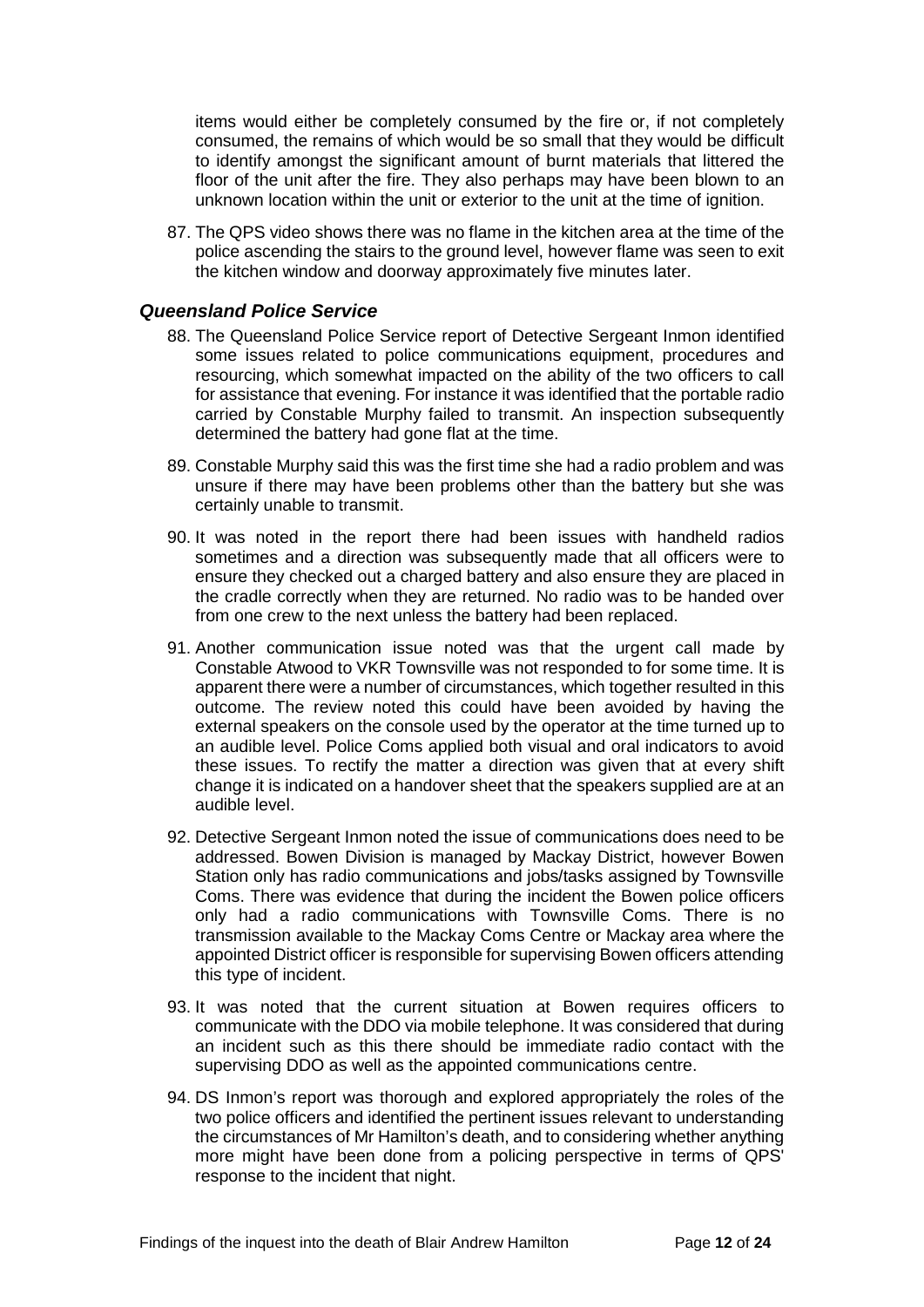95. Detective Sergeant Mark Inmon concluded that the actions of the first response officers could best be described as 'heroic' having regard to the fact that they acted without fear for their own safety and continued to evacuate the remaining unit complexes after being severely burnt themselves by the explosion. He stated there was no evidence to support any breach of discipline or misconduct by any officer involved in the incident.

#### <span id="page-14-0"></span>*Review by Senior Sergeant Hayden*

- 96. Additional QPS review of the incident by Senior Sergeant Hayden was conducted, particularly focused on the use of force by the two officers that evening.
- 97. Snr Sgt Hayden is the Officer in Charge of the Operational Skills Section located at the Queensland Police Service Academy. The Section runs basically as an instructor school, facilitating Operational Skills and Tactics training courses. The Section is also responsible for the generation of the ongoing Operational Skills Training in-service skills and tactics training curriculum. Snr Sgt Hayden has lengthy experience and qualifications suitable for this his role. He is recognised by the courts as an expert witness with respect to use-offorce, police arrest and control techniques and tactics and TASER matters and has given expert evidence over a wide range of Court jurisdictions including coronial inquests.
- 98. The policy relating to the QPS use of Force matters are contained in the Operational Procedures Manual (OPM). This specifies the five conditions that must be satisfied for application of force to be regarded as appropriate.
- 99. Snr Sgt Hayden concluded that the level of force used to break down the door was reasonable and proportionate given they were attempting entry with a view to preventing the death of the occupant of the unit. The reviewer found the officers appeared to have assessed the incident as being an act of suicide occurring in 'real time' on the other side of a locked door, with Mr Hamilton attempting to gas himself within the unit. There was otherwise little time to formulate a full assessment of all the potential risks associated with operating in a gas saturated environment, including the risk of a gas explosion. Based on the interview and body worn camera footage it appeared that the immediate mission priority was the prevention of Mr Hamilton's asphyxia due to gas. It appears at no stage during the police intervention did the responding officers seriously consider the possibility of a gas explosion, despite the clear fact they were operating in a gas saturated environment. The intended outcome of the tactics used by the officers was to prevent Mr Hamilton committing suicide and obtain medical treatment for him.
- 100. With respect to the appropriateness of the police response Snr Sgt Hayden noted both officers had to quickly weigh up the information they had available at the time and arrive at an effective response. Factors which influenced their decision making included they had been assigned a Code 2 job which would have increased the sense of urgency. They had also received information of gas being released within the confines of a dwelling unit and Constable Atwood had previous knowledge of Mr Hamilton's mental health and previous suicide attempts and chronic illness issues.
- 101. As the officers approached the unit they detected the strong odour of gas being emitted. They asked that QAS and QFES attend. They then detected a stronger smell of gas and could hear hissing of the gas. They then came to the view that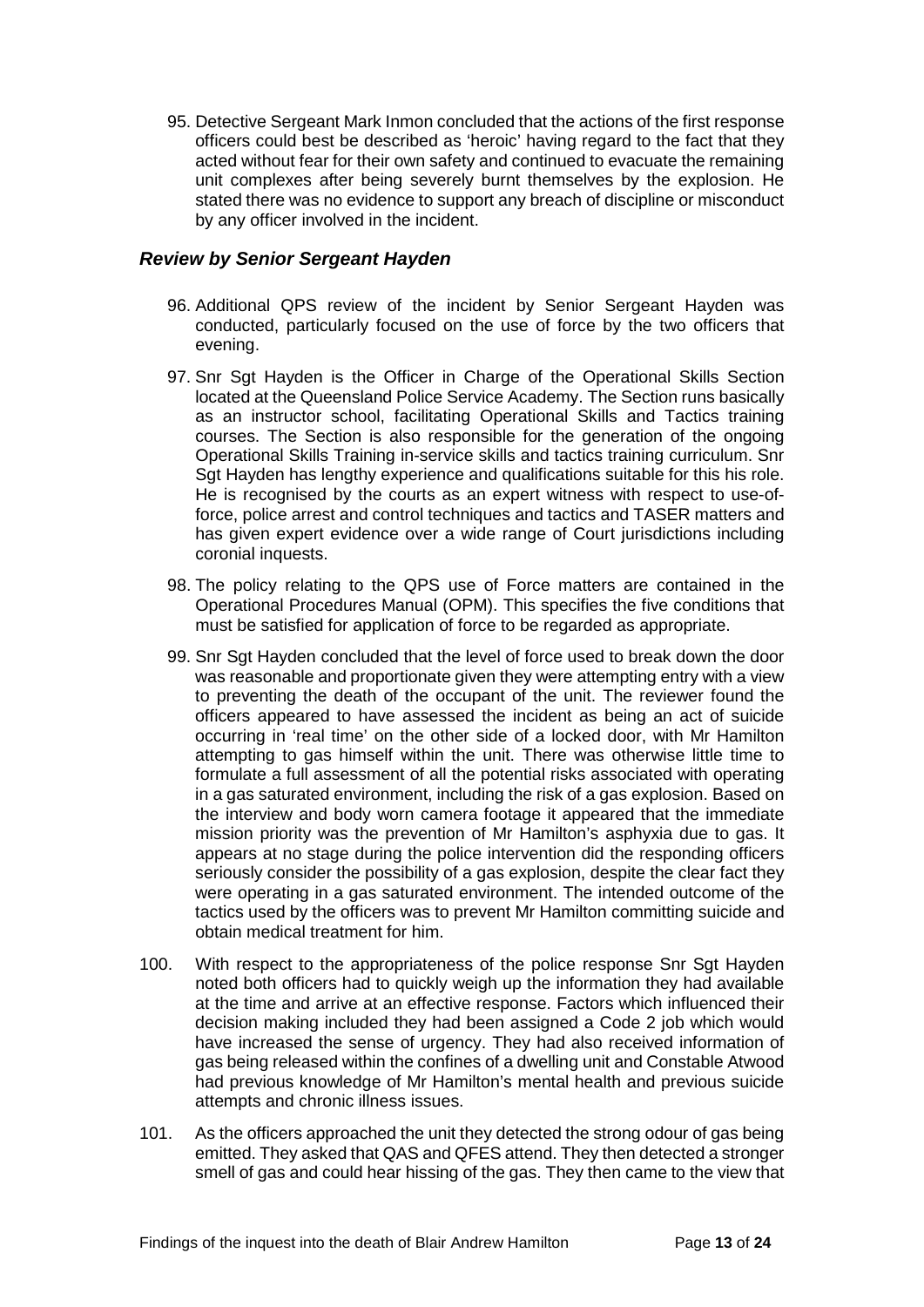Mr Hamilton was in the act of attempting suicide by gassing/asphyxia and made a decision to force entry prior to the arrival of QFES and QAS.

- 102. Snr Sgt Hayden considered both officers were acting in a high stress situation with a perceived time pressure, and as a result their immediate mission priority became focused on directly dealing with Mr Hamilton. There was no meaningful conversation held between the officers regarding the risk to other residents of the dwelling units, or the potential for explosion.
- 103. Snr Sgt Hayden did note the officers did not make a concerted effort to communicate or engage with Mr Hamilton through the door before attempting to force entry. They called for him to open the door, and then advised him that if he did not come out they were going to kick the door in. They then gave him three seconds to comply with that request, counting from one to three. They then began kicking the door.
- 104. Snr Sgt Hayden stated a preferred option would be for one of the officers to attempt to speak and negotiate with Mr Hamilton through the door or by calling Mr Hamilton on his phone, rather than go in 'hard' as an initial tactic, shouting at him to open the door. The reviewer suggested that as long as Mr Hamilton was able to converse through the door or speak over the telephone, this would be some indicator that he was not being overwhelmed by the gas inside the unit and officers may have been able to influence his behaviour whilst also allowing time for a more integrated emergency services response to the situation.
- 105. Snr Sgt Hayden expressed a concern that the direct approach of demanding the door to be opened, issuing an ultimatum, and then kicking it in may have been the trigger that unintentionally escalated the situation and 'forced the hand' of Mr Hamilton to ignite the gas being released from the gas bottle.
- 106. Snr Sgt Hayden did note that the officers experienced considerable difficulty in gaining access to the unit, with it taking over half a dozen kicks to break open the door. Apart from significantly increasing the risk for the officer, this situation would have also significantly increased the stress for Mr Hamilton and may have influenced his decision making. The reviewer commented that if the officers had access to a specialised tool for gaining entry, such as a 'hux bar' or 'halligan tool' that could be kept in the boot of their police vehicle, they possibly could have quickly pried open the door, retreated from the stairs, and allowed the gas to ventilate from the unit significantly reducing the risk of an explosion in a confined space.
- 107. Snr Sgt Hayden also noted a lack of direct and effective radio communication can be seen to be a contributing factor to the incident. There was a communication gap between the two officers and their immediate field supervisor who was the Mackay DDO. This circumstance caused a situation too occur where a field supervisor was unaware of the call to the service regarding Mr Hamilton. Two officers were denied access to a valuable immediate supervisory resources. If aware of the situation, the DDO could have proactively intervened in real time via radio and offered advice or direction as to how the two officers could respond to this situation. Alternatively he could have been a sounding board for any proposed response from the officers.
- 108. Snr Sgt Hayden said the preferred option would have been to have Bowen Station vehicles/resources operating on the same radio network as the rest of the Mackay Whitsunday District so as to have immediate and ready contact with their district duty officer. He stated a reliance of having to utilise personal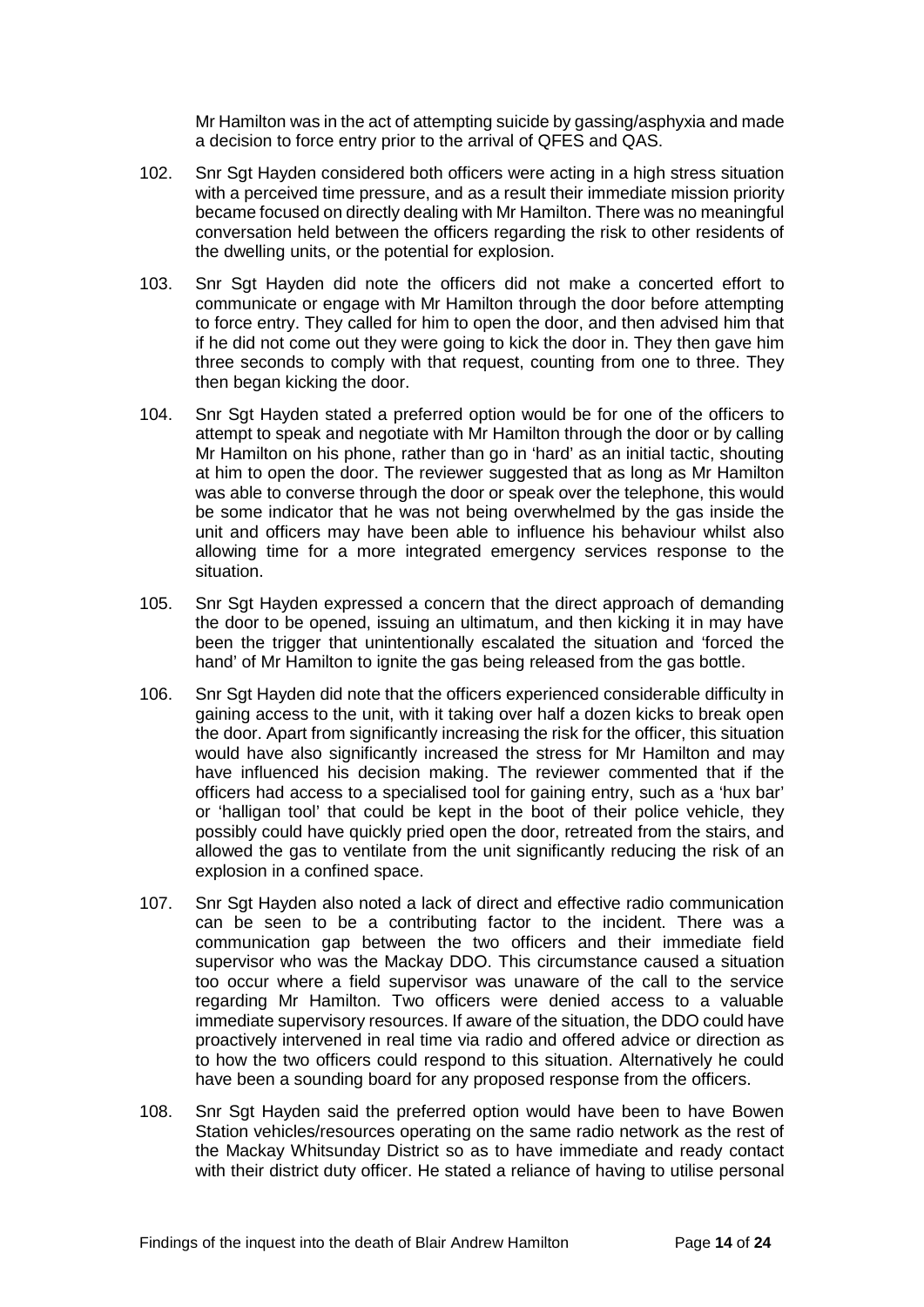mobile signs to communicate with supervisors due to poor radio reception is clearly inadequate for frontline police operations.

- 109. Snr Sgt Hayden also stated that it appeared the officers lacked awareness of the dangers associated with a gas explosion. Both officers had limited policing experience (both under three years). Access via radio to a field supervisor could have given valuable assistance to the response to this incident. Enquiries with the QPS bomb squad indicated that if responding to a situation where LPG gas was released in a confined space that extreme caution should be exercised due to the very high risk of explosion. Operational priority would be to evacuate the surrounding units, isolate any potential electrical sources of ignition and ventilate the premises. This could be achieved by breaking windows manually or have QFES direct a high pressure blast of water by a hose. Snr Sgt Hayden noted that at no time did the officers appear to consider evacuating the units due to the potential risk posed by the gas saturated environment. There were residents within metres of the source of the gas emission. Snr Sgt Hayden suggested the officers responded to the cues they were receiving at the time, such as the increase in the smell of gas as they got closer to the unit. They lost situational awareness (in that they did not consider the projection of possible outcomes of the actions), and became task oriented on dealing with Mr Hamilton instead of reassessing their mission priorities and possibly considering evacuating the units first, then, attending to Mr Hamilton.
- 110. Snr Sgt Hayden agreed in evidence the situation Constables Murphy and Atwood faced that night was "an absolute dilemma". He pointed out there were clear cues that Mr Hamilton was in the act of taking his own life, and the officers could have very well be criticised if they had not taken action to attempt to prevent that and Mr Hamilton had died behind the closed door. Snr Sgt Hayden also acknowledged that these were junior officers, in their early years of service, and that this was a clear factor *and "we need to extend a degree of understanding in that respect".* Snr Sgt Hayden described the decision of Constable Murphy and Atwood to prioritise attempting to save Mr Hamilton's life that night as logical, appropriate and consistent with their oath of service and basic human decency.
- 111. Snr Sgt Hayden noted that the incident highlighted the incredible responsibility for decision making performed by junior frontline police working within the various communities in Queensland, and acknowledged the courage of the two officers in prioritising Mr Hamilton's welfare and attempting to render assistance to him, even after receiving injuries themselves from the explosion. The reviewer concluded that the officers' intention that evening was to prevent Mr Hamilton from taking his own life, and to obtain medical treatment for him. For reasons beyond their immediate control they did not succeed.

#### <span id="page-16-0"></span>*Responses of Constables Murphy and Atwood to the review*

112. Constable Atwood was asked about his response to the suggestion that a preferred option may have been to speak to Mr Hamilton and negotiate. Constable Atwood frankly agreed that there were a number of ways they could have approached this situation rather than the option of going in hard. He said they were junior officers with the adrenaline pumping. If faced with a similar situation he would now approach it very differently .He was aware of the Situational Use of Force Model and had found that training useful, but in the field he was not thinking about the options the model provided like that. At the time he did not think he had the time to negotiate with Mr Hamilton.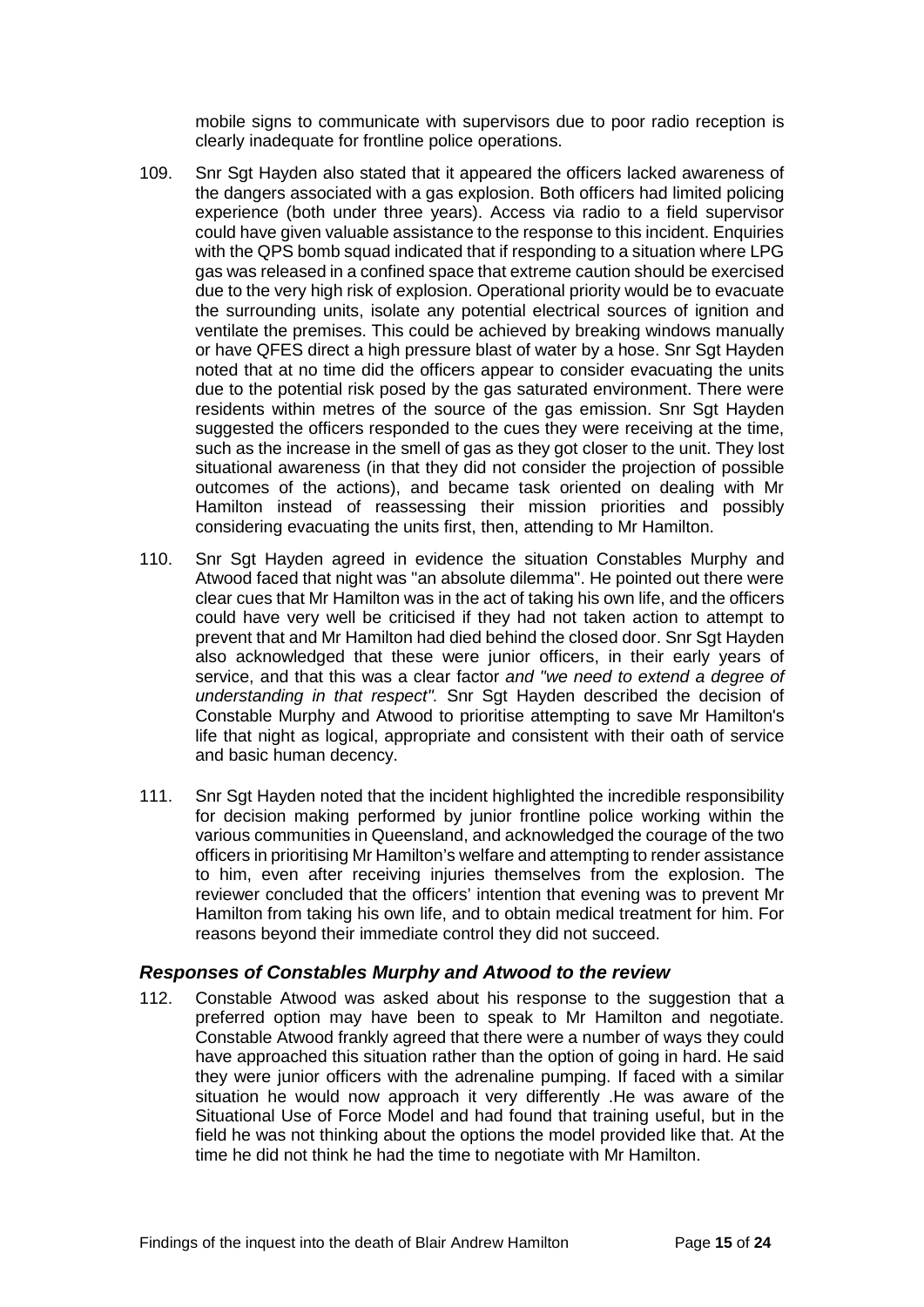- 113. Constable Atwood agreed there was at the time a communication gap with the Mackay DDO. He said they are removed and out of the picture for them in Bowen and officers have to figure out what to do for themselves.
- 114. Constable Atwood agreed he had a degree of tunnel vision about the risk only to Mr Hamilton and focussed on that. In his mind it was far removed there would be an explosion.
- 115. Constable Atwood agreed the use of better entry equipment may have helped. In retrospect he could see how Mr Hamilton may have found it scary hearing and seeing the door kicked in.
- 116. Constable Murphy stated she had not considered that Mr Hamilton would ignite the gas bottle. She had received training in the Situational Use of Force model but did not consider a tactical withdrawal or to attempt to negotiate and communicate with Mr Hamilton. She was operating under the time constraint facing them and the risk of asphyxiation.
- 117. Constable Murphy was not concerned about the communication gap with supervisors. She explained this was how you did it in Bowen and you learnt how to do your job on your own and as you were there.
- 118. Constable Murphy agrees that in looking back she was focussed on what was happening to Mr Hamilton in his unit and not on the other units. Constable Murphy acknowledged that there may have been some opportunity, as they were approaching the unit, to begin calling out for residents in other units to evacuate.
- 119. Constable Murphy agreed the use of entry tools would be useful. It had not gone through her mind at the time that the forced entry would increase any stress on Mr Hamilton.
- 120. Constable Murphy was aware of the changes to the 2009 Situational Use of Force Model coming into play in 2016 and that this new model places communication at the centre and the use of calming communication and deescalation and getting other resources are now keys. She stated even if she had this guidance it may not have changed what she did. Under the current model rapport needs to be built and this takes time and she did not have that time or know what time she had.
- 121. Constable Murphy agrees in hindsight they should have isolated and contained more and evacuated the complex. She has received training in managing incidents since 2015.

#### <span id="page-17-0"></span>*Improvements since the Incident*

- 122. A number of senior QPS officers gave evidence about changes to how things are managed now. Some of these are minor changes of practice and protocol and came out of what specifically happened in this tragic incident. Other improvements have been part of ongoing projects at a larger structural level as resources became available.
- 123. Acting Snr Sgt McConnell stated he is confident the issue with Constable Murphy's radio was a low battery and a local protocol has been put in place to ensure radios are charged before going on shift and recharged when they return. He thought the provision of an entry tool as suggested by Snr Sgt Hayden was not a bad suggestion as QFES is not always available. There of course would be training and resourcing implications.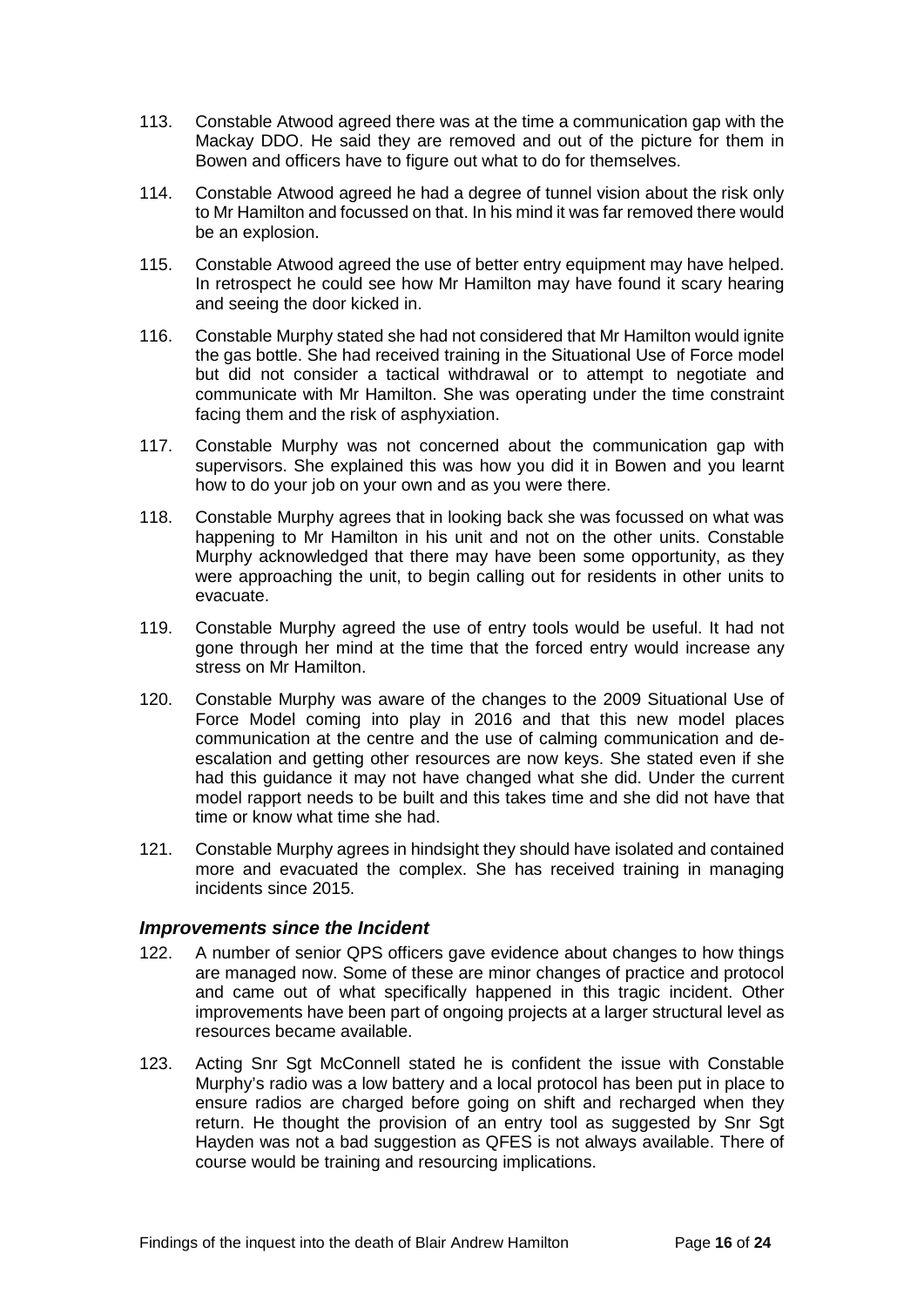- 124. It is evident that at this point in time the DDO in Mackay and police in Bowen and Collinsville do not have direct radio contact. Contact remains by mobile and mobile coverage is problematic due to black spots. Bowen crews now have access to one QPS mobile but if there are two crews on roster personal mobiles are still used.
- 125. Snr Sgt Sweetnam, the DDO in Mackay on roster at the time of the incident, agreed that contact with a supervisor such as himself with 28 years experience may have made a difference. Snr Sgt Sweetnam extolled the virtues of the QLite pads being rolled out across the State. He and others consider QLites to be a large leap forward for operational policing but by no means have all operational police been provided with them. He noted the scene was very dynamic and the radio was not flash at the time and it may have been a QLite may also not have been useful. He considers the officers bravely did the best they could with what was available. Snr Sgt Sweetnam confirmed DDOs in Mackay are now advised by Townsville Coms of all code 1 and 2 incidents affecting Bowen.
- 126. Snr Sgt Robert Eley is the Coordinator of Police Communication Centres. At the time of this incident there were 15 PCCs operating on two systems. Cairns and Townsville were operating amongst seven systems on the QCAD system. Snr Sat Eley said at the time the Cairns operator would not call Bowen QFES/QAS to attend. They would call their own local centre only.
- 127. Since 2015 more PCCs have been brought into the QCAD system including Mackay with three remaining around the State. Since July 2017 QPS, QFES and QAS QCAD systems are now linked and requests for other services to attend are now advised electronically rather than by direct call. Snr Sgt Eley stated that they are looking at a transition of radio communications from Bowen and Collinsville to Mackay Coms. He explained there are some technical issues that have to be worked through and it is not as simple as flicking a switch. The QWN network in place is also being considered as a suggestion to broaden the footprint.
- 128. The OIC of Townsville Coms Snr Sat Hussey agreed that with the QCAD systems linked there is no need to ring other services. He would have expected the operator in Cairns to have made the first contact. A local protocol has been put in place by way of a handover sheet and handover to ensure all equipment including speakers on consoles are in working audible order .He was not aware of a local practice to turn them down at times .There would have been an indication on the screen if a radio call was coming through but you had to be looking at the screen, hence the need to maintain audible contact.
- 129. Supt Bruce McNab for the Mackay District stated he expects Bowen communications will be migrated to Mackay in August 2018. Mackay was linked to QCAD in February this year. He agreed that there is not complete coverage with QLites at the moment but it seems some excess obtained for use in the Commonwealth Games will become available.
- 130. Supt McNab acknowledged there will be gaps in communications with operational police and the best that can be done is to train officers so they can make critical decisions in a short time frame. Sometimes decisions are made that on later reflection they may not make. He was not sure if there would have been any change in this case.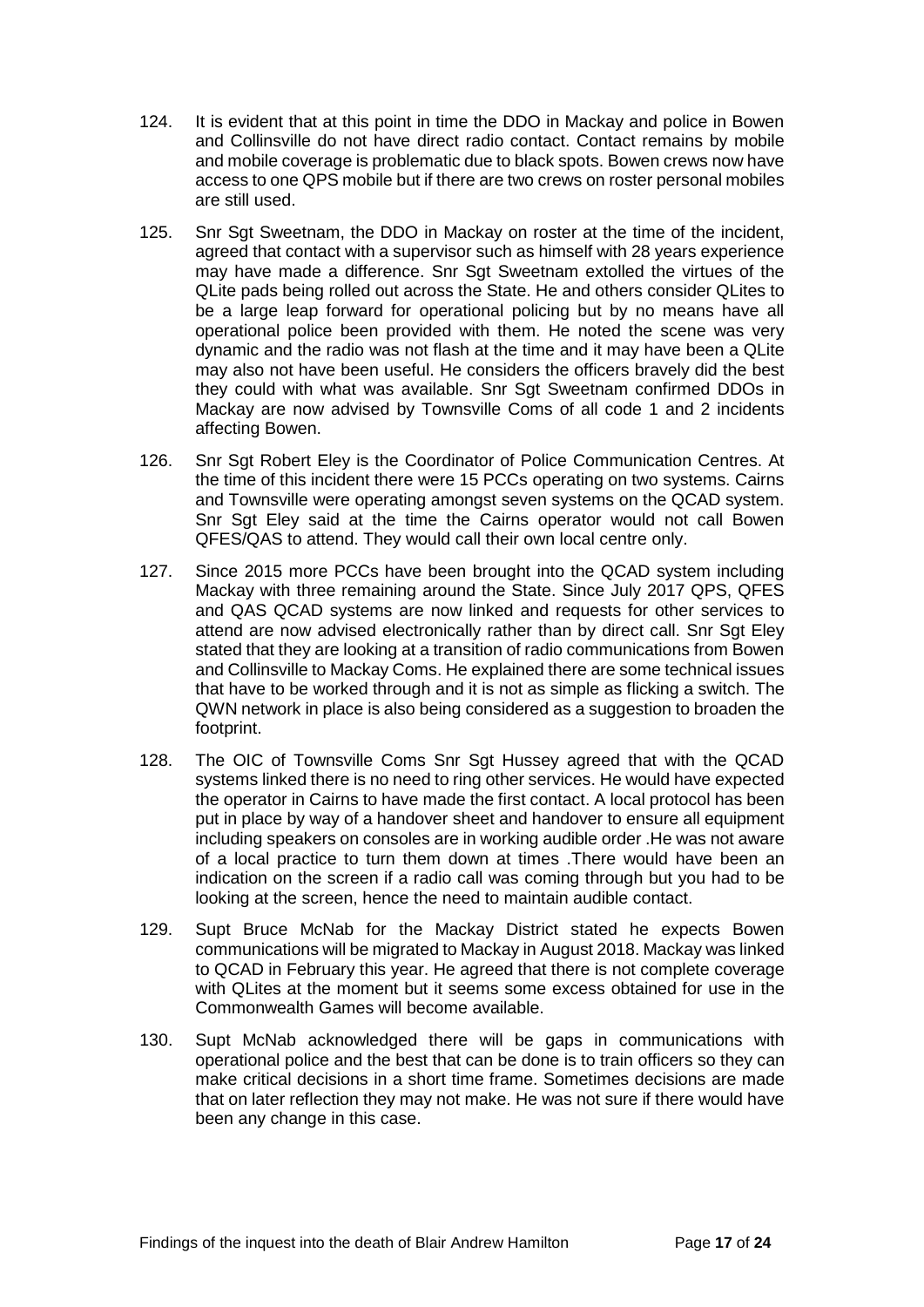#### <span id="page-19-0"></span>**Conclusions**

- 131. In reaching my conclusions it should be kept in mind the *Coroners Act 2003*  provides that a coroner must not include in the findings or any comments or recommendations, statements that a person is or maybe guilty of an offence or is or maybe civilly liable for something. The focus is on discovering what happened, not on ascribing guilt, attributing blame or apportioning liability. The purpose is to inform the family and the public of how the death occurred with a view to reducing the likelihood of similar deaths.
- 132. A coroner should apply the civil standard of proof, namely the balance of probabilities but the approach referred to as the *Briginshaw* sliding scale is applicable. This means the more significant the issue to be determined, the more serious an allegation or the more inherently unlikely an occurrence, the clearer and more persuasive the evidence is needed for the trier of fact to be sufficiently satisfied that it has been proven to the civil standard.
- 133. When determining the significance and interpretation of the evidence the impact of hindsight bias and affected bias must also be considered, where after an event has occurred, particularly where the outcome is serious, there is an inclination to see the event as predictable, despite there being few objective facts to support its prediction.
- 134. Mr Hamilton had faced significant and extreme difficulties in the last two years of his life, including his severe skin disorder (which his GP described as "hell"). This was in exacerbated by the death of his partner only 11 months after they had married, and in circumstances where he had depended so much on the care and assistance she was able to provide when he became so unwell with his skin condition. Her death affected him very deeply. These stressors came on a background of decades of chronic depression and alcohol misuse, and also in the context of what Dr Wesdorp described as poor coping skills and avoidant traits. Accordingly Mr Hamilton was reluctant to engage with services or take up offers of assistance,
- 135. Mr Hamilton had made previous self-harm/suicide attempts but generally was not willing to discuss those things with the person closest to him, his friend and carer. He also did not discuss any plans with his GP Dr Mallet, and was also not very forthcoming about his feelings when speaking with his grief counsellor, Ms Stanko.
- 136. He did discuss some of his stressors with Constable Atwood who was left with a very strong impression that Mr Hamilton was "very very depressed" and really did intend to end his own life, "one way or another".
- 137. There is sufficient evidence to find Mr Hamilton intended to end his own life that night. Compared with earlier attempts to end his life, on that night, Mr Hamilton chose to place himself in a situation where, without intervention, he was very likely to die by asphyxiation by gas. When Constables Atwood and Murphy intervened to try and save his life, Mr Hamilton took that one further step to place himself in a situation where, unfortunately, he was then very likely to die from the ignition and resulting combustion of that gas.
- 138. There is also sufficient evidence to support a finding that Mr Hamilton ignited the gas. In particular support for this proposition includes: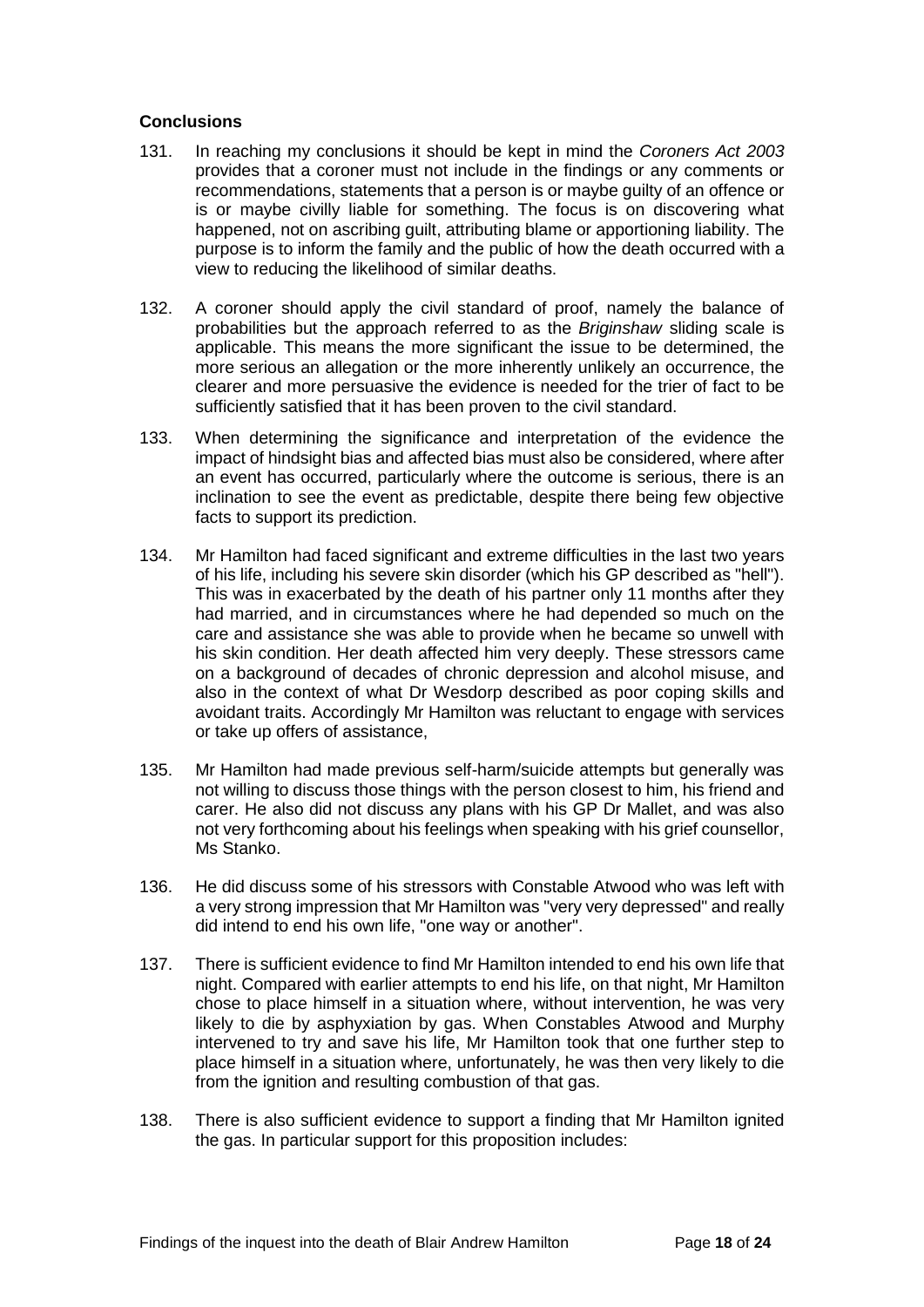- The description given by the officers as to the origin and path of travel of the ignited gas – that is, from behind the opened door and further inside the unit towards the living area (where Mr Hamilton was likely sitting or standing at the time of the ignition) and travelling towards the kitchen and around the opened door towards them.
- The fire investigation report provided by the QFES investigator, which concluded that the likely source of ignition was by portable manual method – that is, a cigarette lighter or match.
- That no other likely source of ignition was identified within the unit (that is, that other appliances within the unit were either switched off, such as the oven, or were not in a state that suggested to the QFES that they might be a source of the ignition, such as the television and fridge)
- That the kicking of the door, and the possibility this may have in some way resulted in sparking related to the metal components of the door and frame, is not supported by the evidence of Constable Murphy, who was looking for sparks, nor is it supported by the evidence of the origin and path of travel of the ignition and combustion of the gas.
- The timing of the ignition of the gas being at the very moment Mr Hamilton realised his door had been kicked open and his intended death by asphyxiation was therefore unlikely to occur.
- 139. Mr Hamilton had no history of aggression or violence towards police, and both his GP and grief counsellor found it hard to understand how Mr Hamilton would take the actions he did that night, if those actions were intended to hurt others.
- 140. It remains uncertain what was going through Mr Hamilton's mind when he made the Triple Zero call. It could be he was wanting to indeed warn the authorities of the dangers they may face if they entered the unit. Counsel Assisting submitted he may have remained in two minds about his plans that night, even up until that final moment just prior to him igniting the gas. However, whatever is the case, Mr Hamilton placed himself in extreme danger. The harm he caused to the two officers who tried to remove him from that danger was clearly something he regretted, consistent with his apologies to those officers after the explosion. It is probable, based on the totality of the evidence, it was not Mr Hamilton's intention to hurt anyone else, and that was not the reason he ignited the gas. When he lit the gas that evening he held an intention to cause himself serious harm that was very likely to end his life.
- 141. There was some evidence led as to the Situational Use of Force Model 2009, which was in place in 2015 and how that has since changed after a review by QPS following four fatal police shootings and the subsequent Inquests conducted by the State Coroner[.2](#page-20-0) QPS initiated the Violent Confrontations Review and I was taken to parts of the review noting the previous model had an emphasis strongly on tactical communication involving forceful-aggressive directions at the point of crisis and typically immediately before the application of use of force, rather than more peaceable conflict resolution skills.
- 142. I do not intend to look further into that issue given this was one of the issues addressed by the State Coroner only recently. I make mention of this particularly noting that the forceful directions given by Constable Murphy were

 $\overline{a}$ 

<span id="page-20-0"></span><sup>2</sup> Inquests into the Deaths of Anthony William Young, Shaun Basil Kumeroa, Edward Wayne Logan, Laval Donavan Zimmer and Troy Martin Foster, delivered 20 October 2017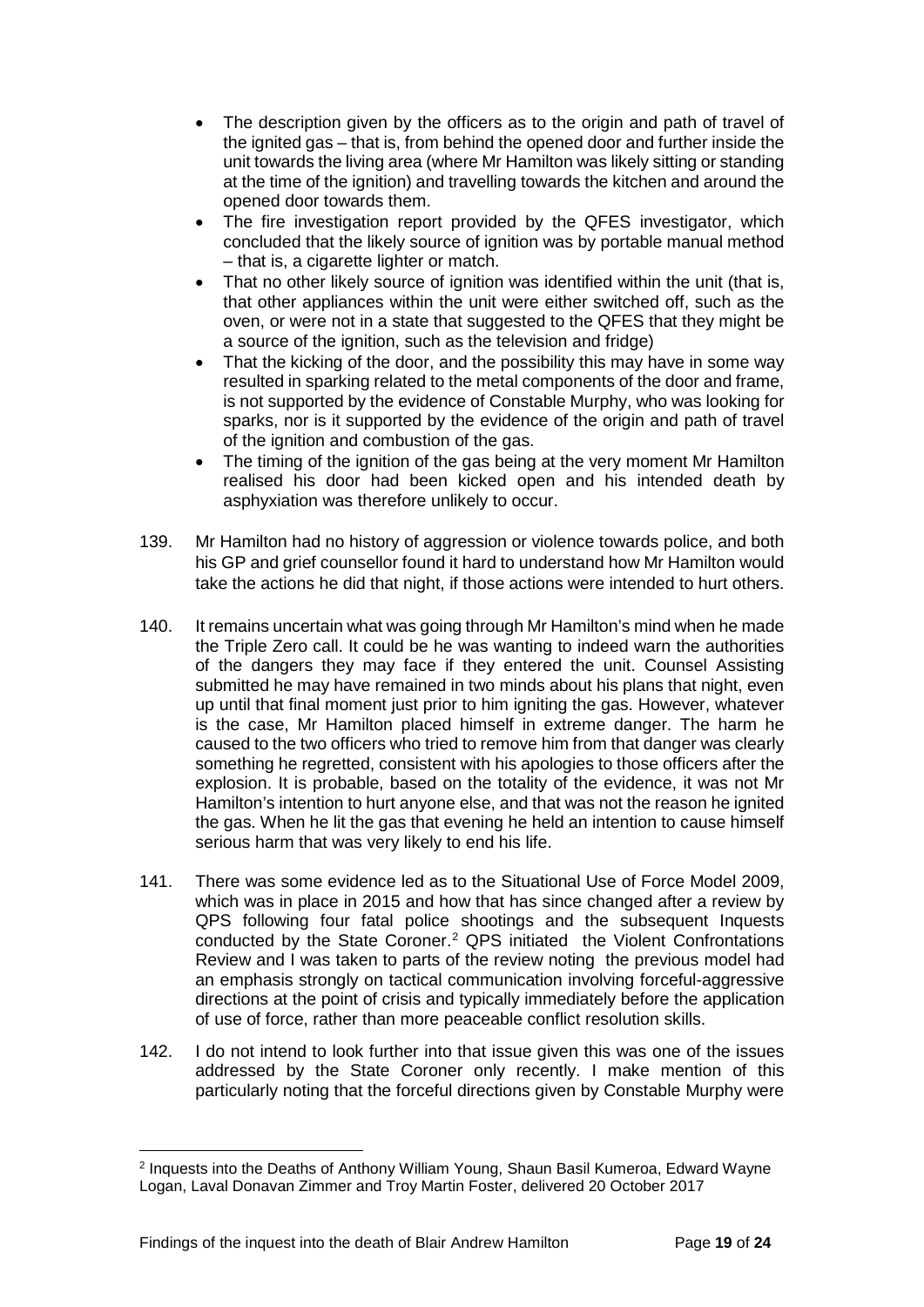consistent with the previous model and consistent with her training and there should be no criticism of her using that tactic.

- 143. There were clearly some issues relating to radio communications. It is unlikely that even with immediate referral to QFES and QAS this would have changed the outcome. Those services were going to take some time and this was a factor for the police officers when they made the decision that they needed to take immediate action to force entry, rather than wait for those services to arrive. As well the failure to initially respond to the urgent radio call for assistance had no direct impact on the outcome as by that time the explosion had already occurred and Mr Hamilton had suffered un-survivable injuries.
- 144. It is evident there have been improvements to the police and emergency services communication systems since 2015, such that QFES and QAS now receive notification from QPS electronically via QCADS, which now has interagency communication abilities. There are also a range of further developments and planned for all police and emergency services to move to this. There have also been minor local protocols introduced to deal with the radio issues and it is also noted Bowen and Collinsville will migrate to the Mackay communication system by August 2018. Accordingly any recommendations that may have been made have either been introduced or are in the course of being introduced and no specific recommendation needs to be made.
- 145. Counsel assisting did submit that a recommendation could be considered that QPS give appropriate consideration to making available a hux bar or halligan tool to frontline police officers who may be attending incidents that are of a nature where such tools may improve the ability to provide a safe and effective policing response. Counsel for the Commissioner noted there are a range of cost, training and other considerations that need to be taken into account before implementing such tools and I should be mindful of such issues before making a recommendation. I accept and comment the usefulness of such tools are readily apparent in the circumstances of cases like this, however, as I have not heard sufficient evidence to make an assessment of the practicalities of introducing such tools I will not make a specific recommendation. This is a matter for the QPS to consider.
- 146. A review of the medical records of Mr Hamilton, as well as the overview of services provided to Mr Hamilton by Dr Wesdorp, indicates to me there is no evidence of any gaps or missed opportunities in the mental health and alcohol services provided to Mr Hamilton. There may at times have been a reluctance on his part to engage, but it is apparent he did engage regularly with his GP and with both inpatient and community mental health services, and appeared to be compliant with his medications. Further, in times of crisis when Mr Hamilton had made some attempt to end his own life, but then appeared to change his mind, he was proactive in making contact with emergency and other 24 hour services for help. It is also clear that on all recorded occasions when mental health services were needed or sought out by Mr Hamilton, whether they be inpatient, community, crisis care or primary mental health services, they were readily available, including through both the Mackay HHS and his GP Dr Mallet, who appears to have provided a high level of care to Mr Hamilton over a significant period of time.
- 147. The availability of mental health clinicians for frontline police officers was explored with a number of police witnesses. Dr Wesdorp gave evidence as to recent training and initiatives within the Mackay District that suggests frontline police do have some access to services and training. It is unclear whether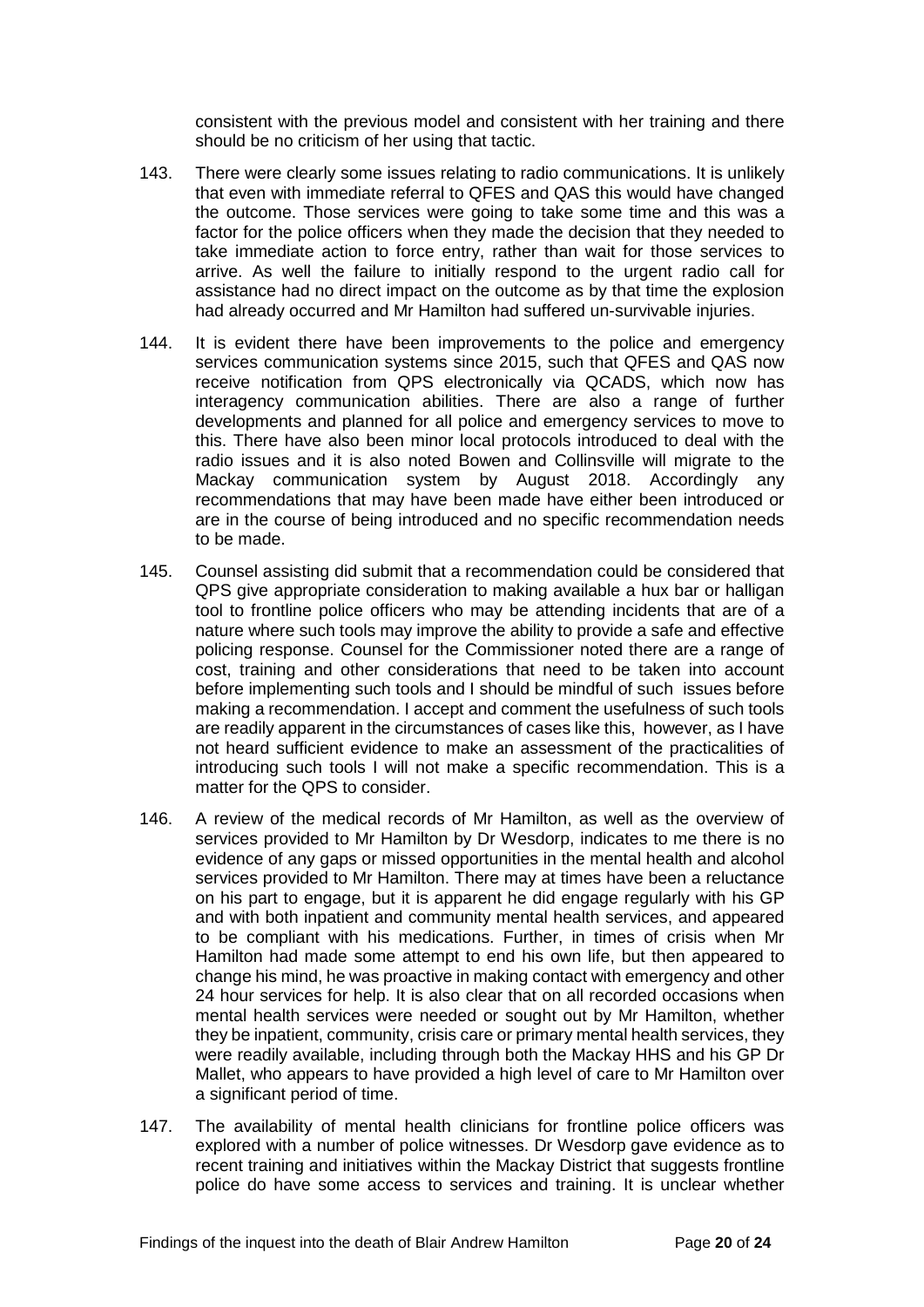police are aware of such services and in any event in this particular incident it is unlikely the police officers would have thought they had the time to access such services.

148. Counsel for Mackay HSS did not cavil with the submission of counsel assisting that I might be minded to comment that those recent efforts and initiatives continue to be rolled out and supported, and I therefore so do.

<span id="page-22-5"></span><span id="page-22-4"></span><span id="page-22-3"></span><span id="page-22-2"></span><span id="page-22-1"></span>

| Identity of the deceased – | <b>Blair Andrew Hamilton</b>                                                                                                                                                                                                                                                                                                                                                                                                                                                                                                                                                                                                                                                                                                                                                                                                                                                                                                                                                                                                                                                                                                                                                                                                                                                    |
|----------------------------|---------------------------------------------------------------------------------------------------------------------------------------------------------------------------------------------------------------------------------------------------------------------------------------------------------------------------------------------------------------------------------------------------------------------------------------------------------------------------------------------------------------------------------------------------------------------------------------------------------------------------------------------------------------------------------------------------------------------------------------------------------------------------------------------------------------------------------------------------------------------------------------------------------------------------------------------------------------------------------------------------------------------------------------------------------------------------------------------------------------------------------------------------------------------------------------------------------------------------------------------------------------------------------|
| How he died $-$            | Mr Hamilton had been diagnosed with<br>chronic severe depression, severe grief as<br>the result of the sudden death of his wife and<br>care and was also a heavy user of alcohol.<br>There was a history of self -arm in the period<br>after his wife died in April 2014, with all of his<br>self-harm attempts occurring whilst he was<br>significantly intoxicated. Mr Hamilton also<br>suffered from a debilitating skin condition. On<br>12 December 2015 he had placed a BBQ<br>LPG gas bottle in his unit and allowed the<br>gas to escape. I find he was at the time<br>intending to take his own life by asphyxiation.<br>He telephoned emergency services and<br>warned them not to approach unit. Two<br>relatively junior police officers attended and<br>made a decision to immediately intervene to<br>prevent his death from asphyxiation. They<br>had not considered it likely he would ignite<br>the gas bottle. Mr Hamilton appears to have<br>been determined that he did not want to be<br>saved on this occasion and lit the gas bottle<br>with an intention to take his own life. The<br>subsequent explosion was large and injured<br>the two police officers and caused un-<br>survivable burns to Mr Hamilton who died in<br>hospital some hours later. |
| Place of death $-$         | Hospital<br><b>BOWEN</b><br>QLD<br>4805<br><b>Bowen</b><br><b>AUSTRALIA</b>                                                                                                                                                                                                                                                                                                                                                                                                                                                                                                                                                                                                                                                                                                                                                                                                                                                                                                                                                                                                                                                                                                                                                                                                     |
| Date of death-             | 13 December 2015                                                                                                                                                                                                                                                                                                                                                                                                                                                                                                                                                                                                                                                                                                                                                                                                                                                                                                                                                                                                                                                                                                                                                                                                                                                                |
| Cause of death -           | 1(a) Extensive burns, due to, or as a<br>consequence of<br>1(b) Detonation of LPG Gas Cylinder<br>2. Coronary atherosclerosis                                                                                                                                                                                                                                                                                                                                                                                                                                                                                                                                                                                                                                                                                                                                                                                                                                                                                                                                                                                                                                                                                                                                                   |

### <span id="page-22-0"></span>**Findings required by s. 45**